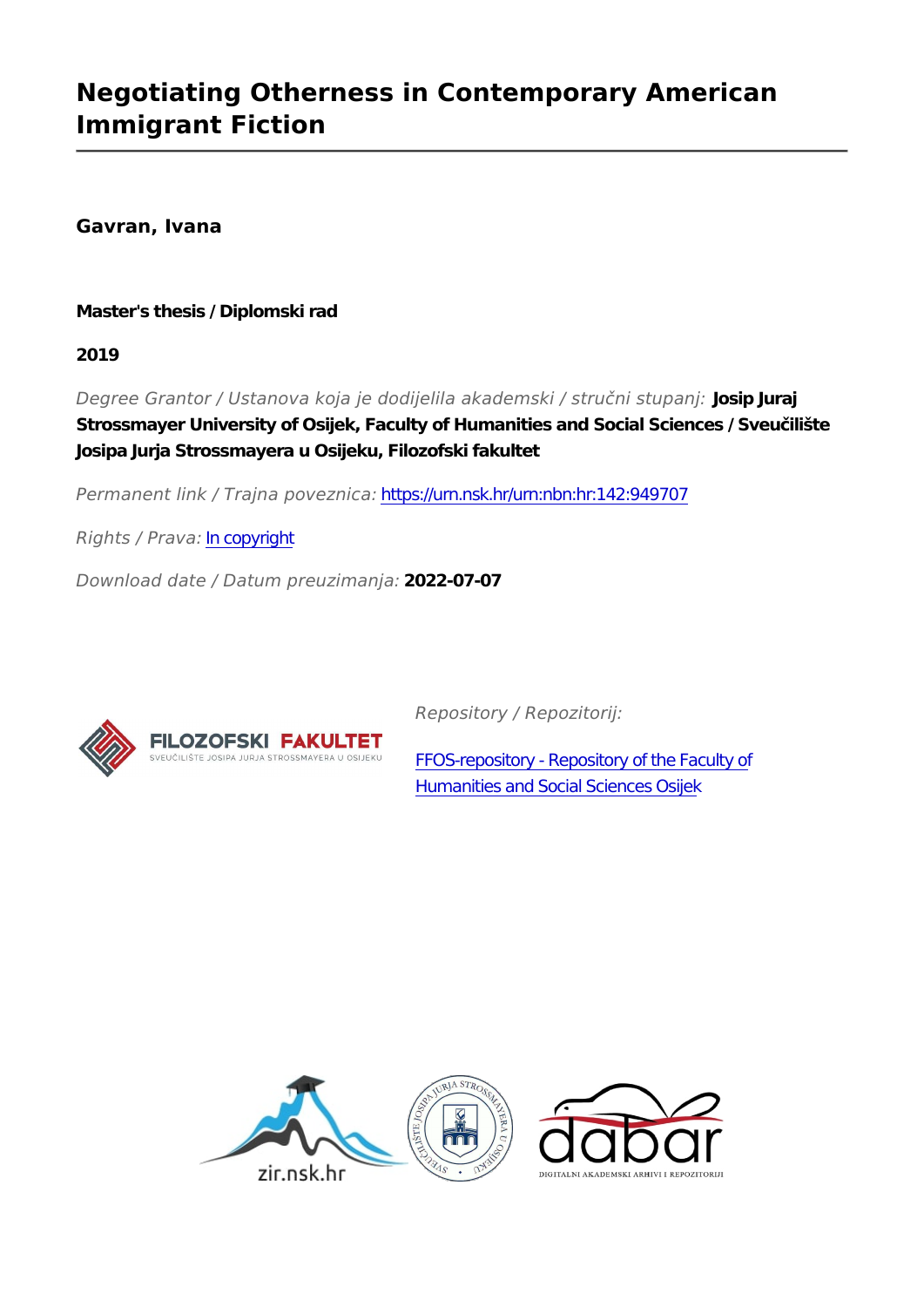### J.J. Strossmayer University of Osijek Faculty of Humanities and Social Sciences

Double Major MA Study Programme in English Language and Literature – Translation and Interpreting Studies and Hungarian Language and Literature

Ivana Gavran

## **Negotiating Otherness in Contemporary American Immigrant Fiction**

Master's Thesis

Supervisor: Dr. Sanja Runtić, Associate Professor

Osijek, 2019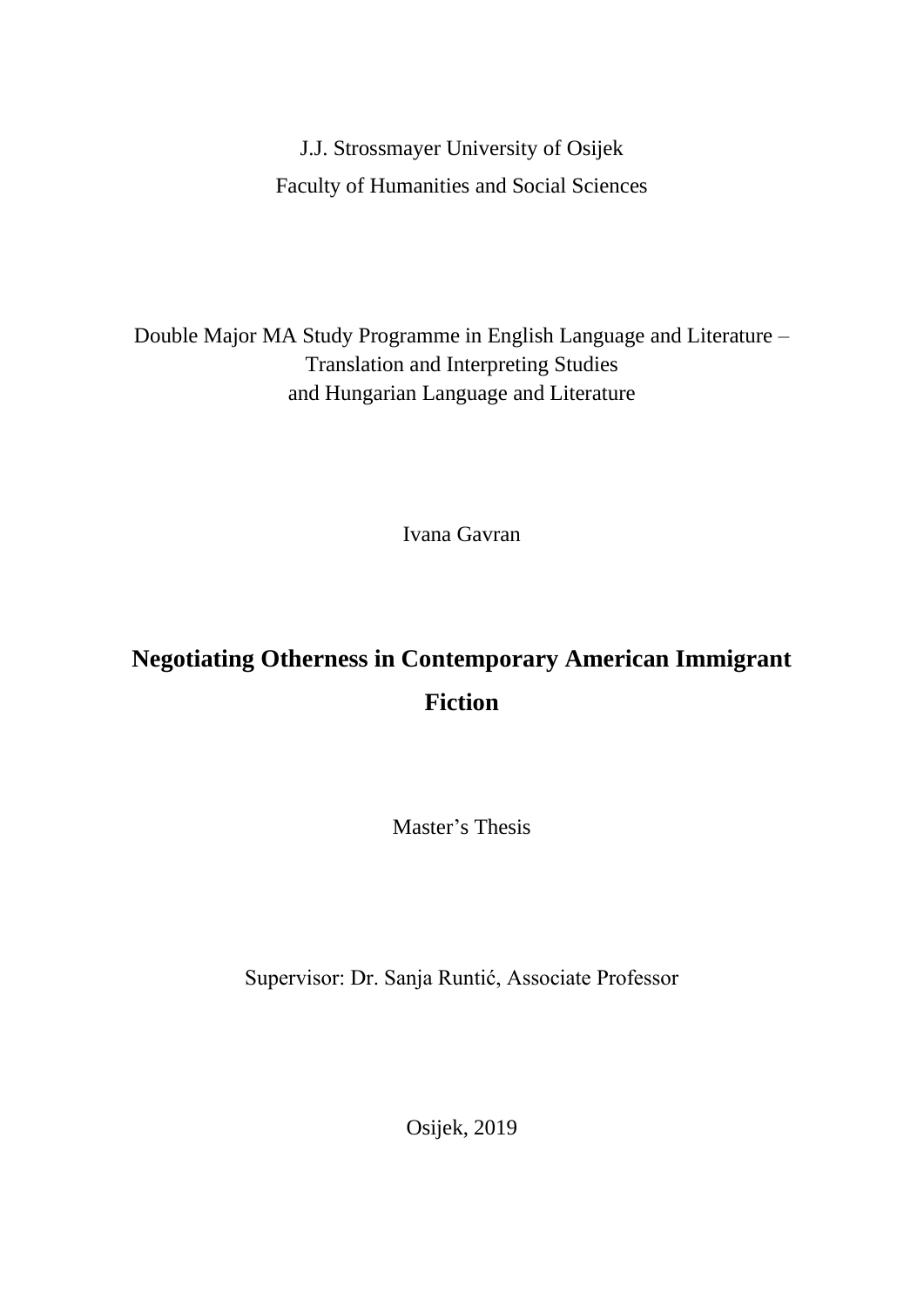J.J. Strossmayer University of Osijek Faculty of Humanities and Social Sciences Department of English

Double Major MA Study Programme in English Language and Literature – Translation and Interpreting Studies and Hungarian Language and Literature

Ivana Gavran

## **Negotiating Otherness in Contemporary American Immigrant Fiction**

Master's Thesis

Scientific area: humanities Scientific field: philology Scientific branch: English studies

Supervisor: Dr. Sanja Runtić, Associate Professor

Osijek, 2019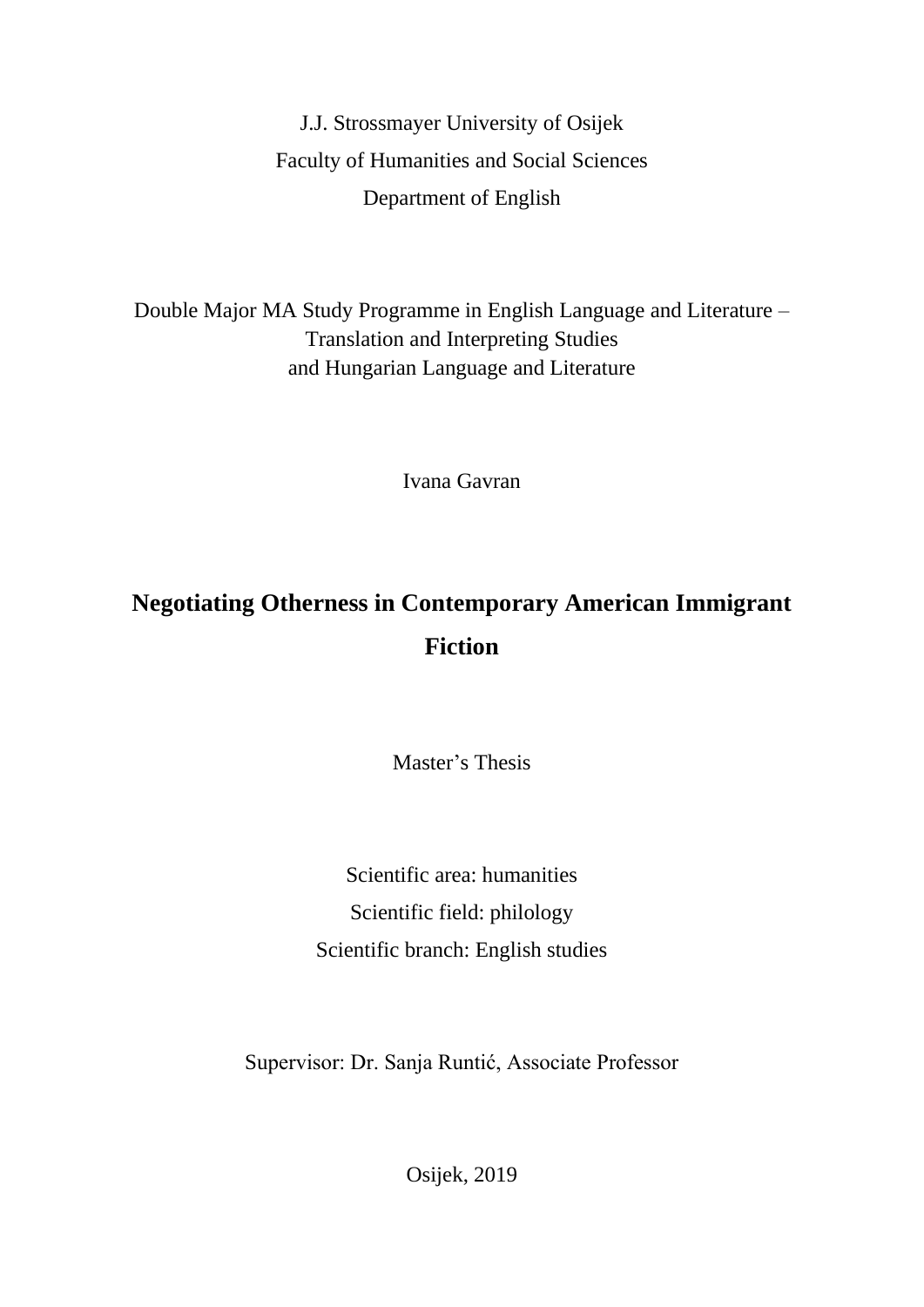Sveučilište J.J. Strossmayera u Osijeku Filozofski fakultet

Dvopredmetni sveučilišni diplomski studij engleskog jezika i književnosti – prevoditeljski smjer i mađarskog jezika i književnosti

Ivana Gavran

# **Problematiziranje** *drugosti* **u suvremenoj američkoj imigrantskoj prozi**

Diplomski rad

Mentor: izv. prof. dr. sc. Sanja Runtić

Osijek, 2019.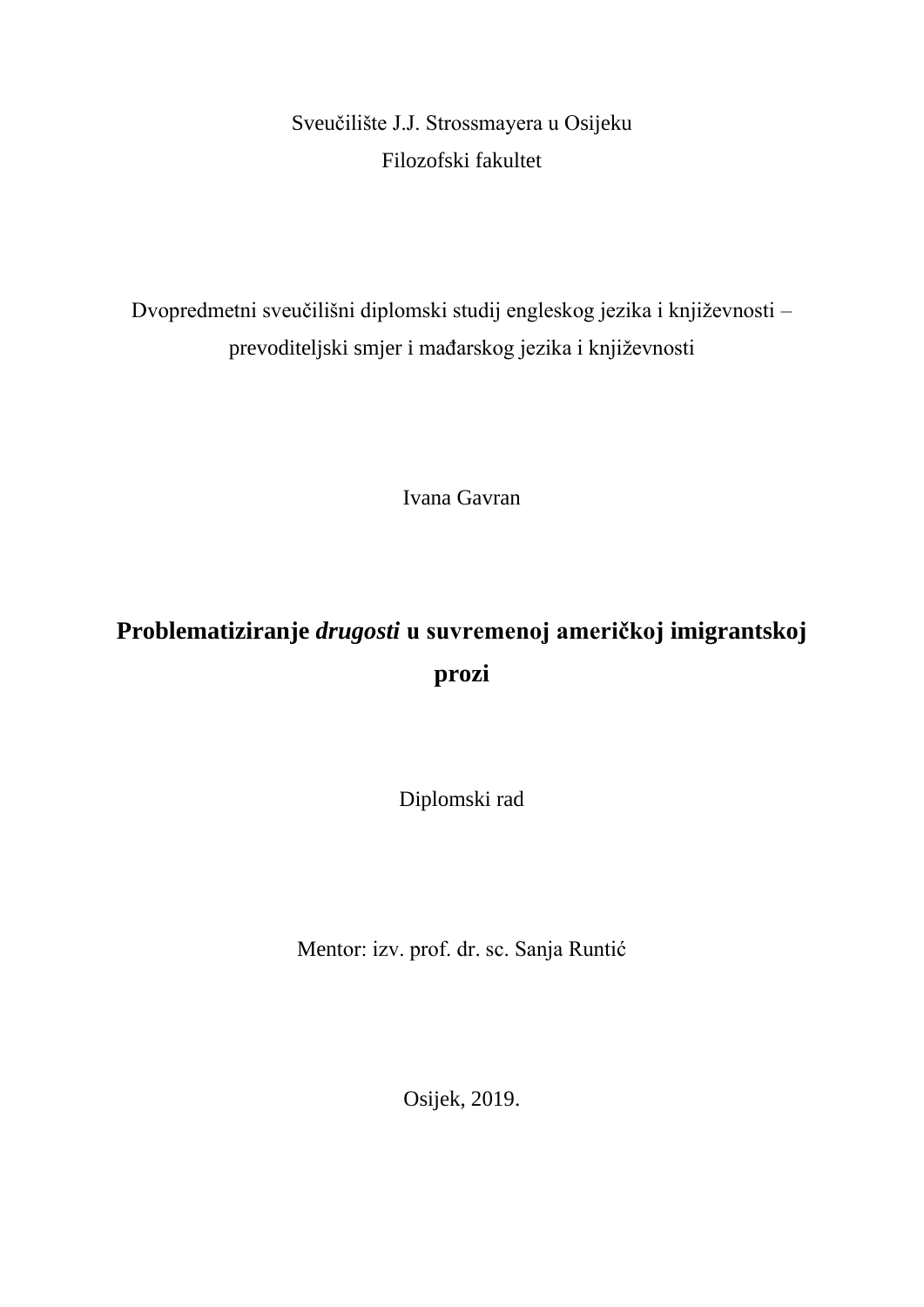Sveučilište J.J. Strossmayera u Osijeku Filozofski fakultet Osijek Odsjek za engleski jezik i književnost

Dvopredmetni sveučilišni diplomski studij engleskog jezika i književnosti – prevoditeljski smjer i mađarskog jezika i književnosti

Ivana Gavran

# **Problematiziranje** *drugosti* **u suvremenoj američkoj imigrantskoj prozi**

Diplomski rad

Znanstveno područje: humanističke znanosti Znanstveno polje: filologija Znanstvena grana: anglistika

Mentor: izv. prof. dr. sc. Sanja Runtić

Osijek, 2019.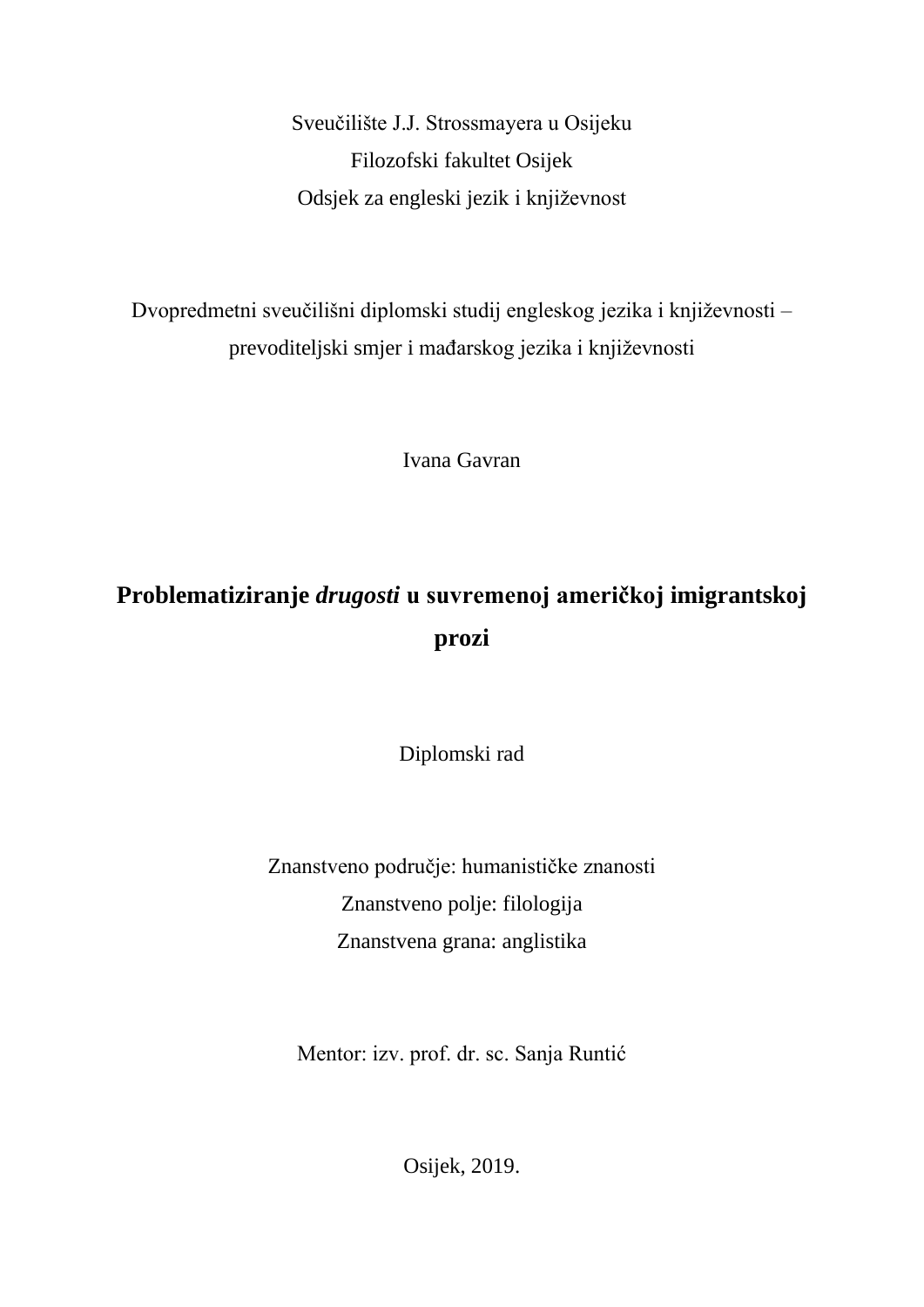#### **IZJAVA**

Izjavljujem s punom materijalnom i moralnom odgovornošću da sam ovaj rad samostalno izradila te da u njemu nema kopiranih ili prepisanih dijelova teksta tuđih radova, a da nisu označeni kao citati s napisanim izvorom odakle su preneseni.

Svojim vlastoručnim potpisom potvrđujem da sam suglasna da Filozofski fakultet Osijek trajno pohrani i javno objavi ovaj moj rad u internetskoj bazi završnih i diplomskih radova knjižnice Filozofskog fakulteta Osijek, knjižnice Sveučilišta Josipa Jurja Strossmayera u Osijeku i Nacionalne i sveučilišne knjižnice u Zagrebu.

U Osijeku, 16. listopada 2019.

Juna Gavan

0269060293 Ime i prezime studenta, JMBAG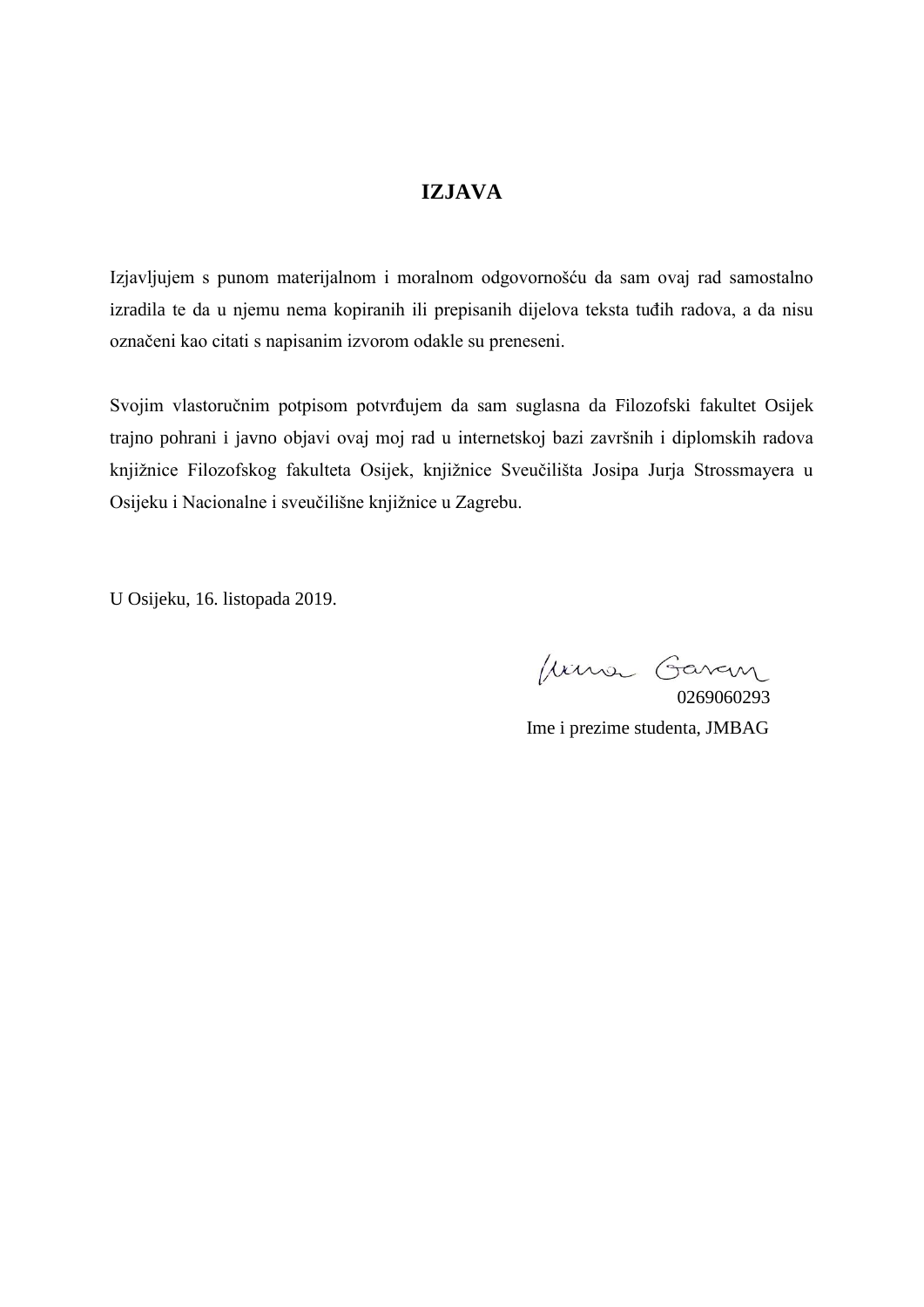### **Table of Contents**

| Abstract                                                                    |    |
|-----------------------------------------------------------------------------|----|
|                                                                             |    |
| 1. The Main Characteristics and Themes of Immigrant Fiction 2003.           |    |
|                                                                             |    |
| Identity and Otherness <u>manual contract and a</u> 4<br>1.2.               |    |
| 1.3. The "Stepmother Tongue" and "Stepmother-tongue Stories" – a Definition |    |
|                                                                             |    |
| 2. Amy Tan's <i>The Joy Luck Club</i> entertainment and the set of 8        |    |
|                                                                             |    |
|                                                                             | 24 |
|                                                                             | 28 |
|                                                                             |    |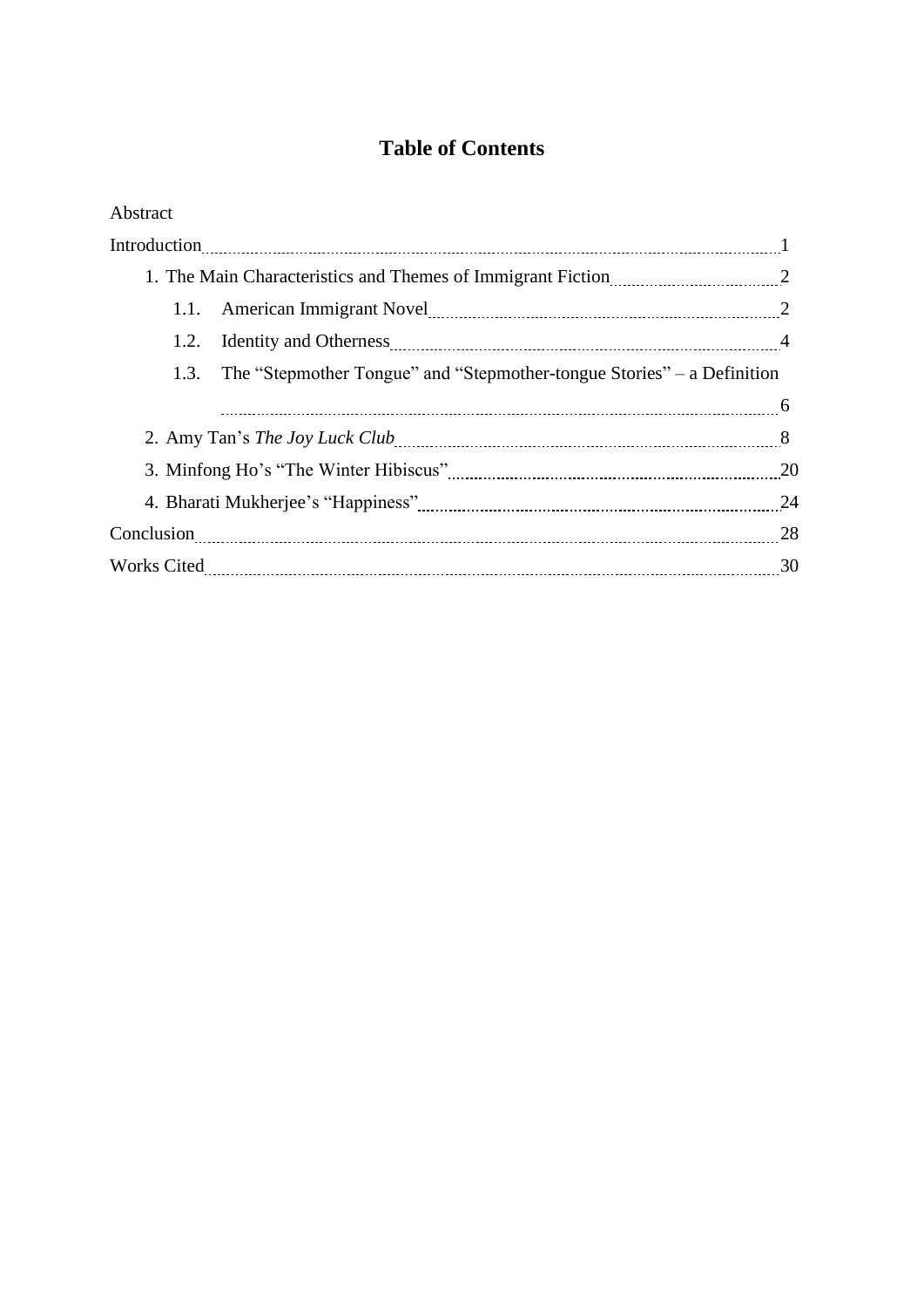#### **Abstract**

This paper discusses the notion of Otherness in contemporary American immigrant fiction by addressing issues such as ethnic diversity, transnational identities, identity quest, alienation, intergenerational relations within immigrant families, the linguistic, cultural, and social obstacles to assimilation, and the psychological and spiritual impact of dislocation. Employing William Boelhower's model for interpreting American immigrant literature, developed in his study "The Immigrant Novel as Genre," and Josip Novakovich and Robert Shapard's concepts of the "stepmother tongue" and "stepmother-tongue stories," the paper provides an introduction to American immigrant genre and one of its main concerns – the dynamics of identity and Otherness. The analysis focuses on three American immigrant texts – Amy Tan's novel *The Joy Luck Club* (1989) and two short stories from the collection *Stories in the Stepmother Tongue* (2000), "The Winter Hibiscus" by Minfong Ho and "Happiness" by Bharati Mukherjee. It attempts to show that in all three texts, storytelling functions as a powerful narrative strategy that both reveals and resolves the characters' state of in-betweenness and issues such as identity struggle, cultural and generational gap, (mis)communication, and cultural translation. Whereas *The Joy Luck Club* introduces the culturally specific narrative technique of the "talk story," Ho and Mukherjee employ traditional third-person and first-person narrative style, respectively. Nevertheless, in all three texts, storytelling has a crucial role that enables the characters to discover, reclaim, and redefine their identities by voicing their hidden secrets and fears, bridging language barriers, reconstructing their histories and personal life stories, passing on their cultural heritage, and ultimately, celebrating their multiculturalism. By emphasizing the importance of the authors' personal experiences and life stories in interpreting these texts, the paper also argues that American immigrant fiction is strongly related to the genre of autobiography.

*Keywords*: the immigrant novel, identity, Otherness, *The Joy Luck Club,* "The Winter Hibiscus," "Happiness," stepmother tongue.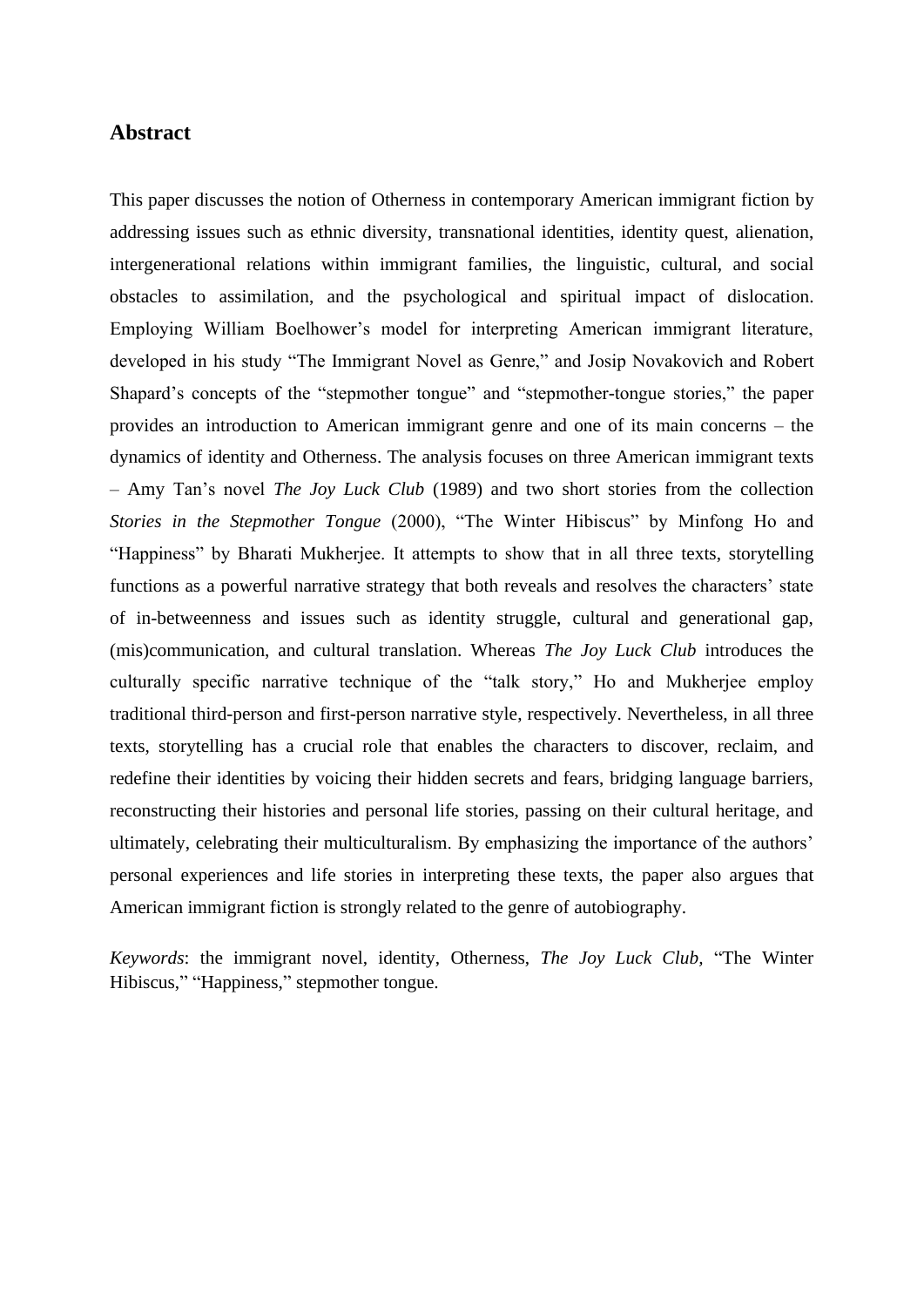#### **Introduction**

America is known as a land of opportunity in which you can do and achieve whatever you want and whatever your heart desires no matter who you are or where you come from. The American Dream is the reason why millions of people migrate to America with great hopes of achieving their dreams, making this country culturally and ethnically rich and diverse. Accordingly, the United States has rightly so earned its title of "the melting pot." Over the years, waves of immigrants have been arriving in the United States from Europe, Latin America, China, and Japan. This process has also reflected on American literature. The writers that came to this country needed to find a venue in the New World in which they could resolve their personal crises, reinvent their identities, reconcile their bicultural selves and histories, and share their experiences, hopes, and fears. As a result, American immigrant literature was born.

Like immigrant literature in general, American immigrant fiction addresses the issues of immigrant identity crisis, challenges posed by assimilation, in particular the cultural and linguistic ones, the generational conflict, as well as the experience of Otherness. This paper aims to explore these issues by focusing on three immigrant texts – Amy Tan's novel *The Joy Luck Club* (1989), Minfong Ho's story "The Winter Hibiscus" (2000), and Bharati Mukherjee's story "Happiness" (2000).

The first chapter of this paper provides an introduction to American immigrant literature and American immigrant novel as a genre, using the theoretical model for interpreting American immigrant fiction developed by William Boelhower in his study "The Immigrant Novel as Genre." This chapter also seeks to define the concepts of identity and Otherness as well as the terms the "stepmother tongue" and "stepmother-tongue stories" developed by Josip Novakovich and Robert Shapard in their co-edited collection *Stories in the Stepmother Tongue* (2000) and in Novakovich's essay "This Is No Language" (1994).

The second, third, and fourth chapters provide an analysis of Amy Tan's novel *The Joy Luck Club*, Minfong Ho's short story "The Winter Hibiscus," and Bharati Mukherjee's short story "Happines," paying special attention to the themes of identity and Otherness in order to explore how these texts expose both the pains and joys of a mixed cultural identity. In addition, by juxtaposing the authors' personal histories and identity struggles with those of their characters, the analysis also aims to demonstrate that immigrant fiction as a genre is strongly related to the genre of autobiography.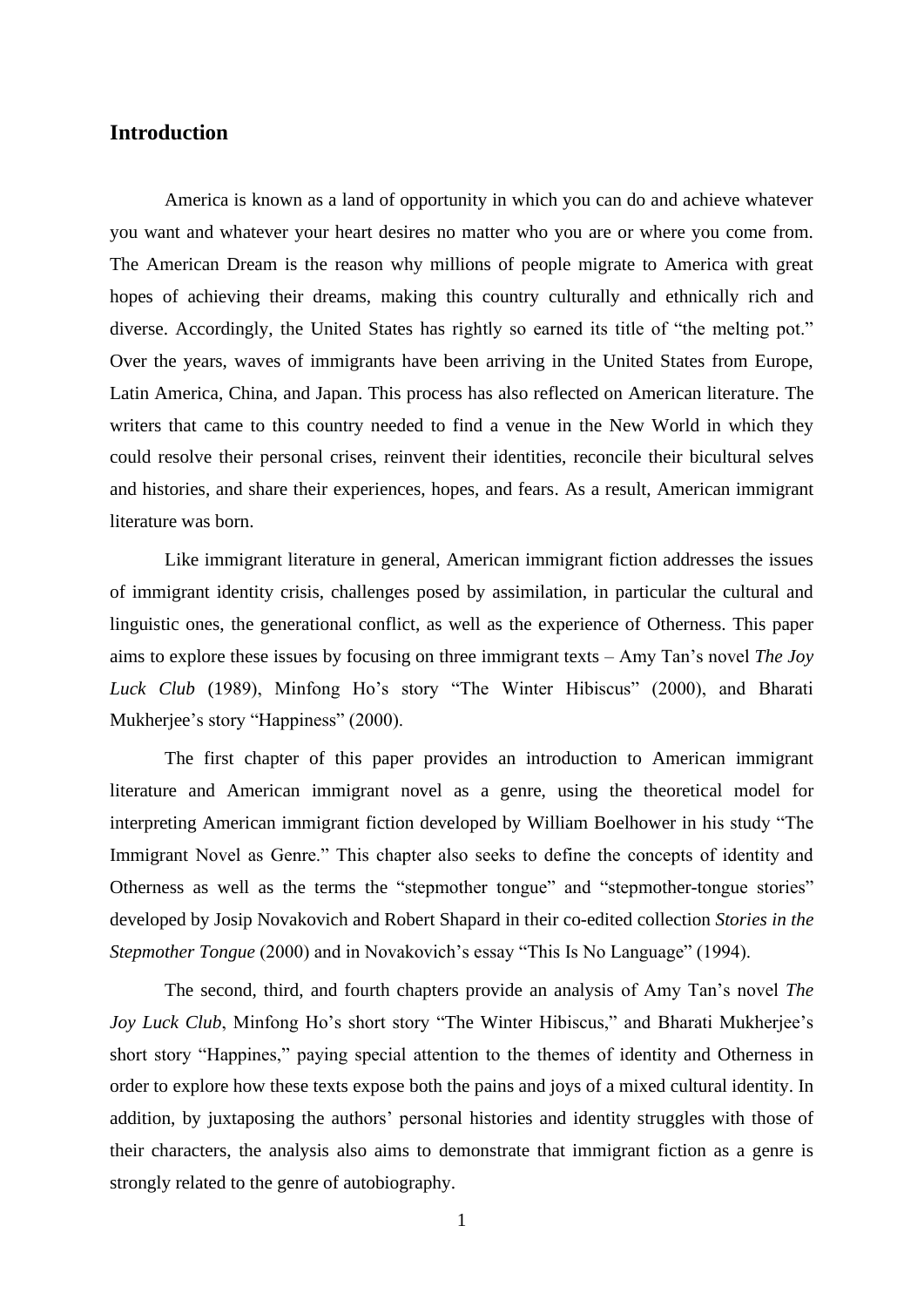#### **1. The Main Characteristics and Themes of Immigrant Fiction**

#### **1.1. American Immigrant Novel**

According to William Q. Boelhower, it is crucial to define the immigrant novel as a genre at two levels – "the level of literary text and at that of literary history" (3). As the immigrant novel has been dispersed under other kinds of novels, such as the city novel, the radical novel, or the pastoral novel, in order to define the genre, we must recover it and separate it from the other novelistic genres. According to Boelhower, throughout American literary history, the immigrant novel has unfairly been ignored, and its impact has been muted:

> [T]he task of defining a genre formally and of establishing its characteristic *vraisemblance* (primarily an ideological concern) necessarily requires one to revise and call into question a tradition of literary criticism that has excluded the presence of this genre. . . . The result is the construction of a monocultural world view which cancels or melts immigrant and ethnic protagonism. I am thinking here of the school of myth criticism, especially such exponents as Roderick Nash, Leo Marx, R.W.B. Lewis, Henry Nash Smith, and Northrop Frye who tend to ignore the literary presence of the new historical subjects (the immigrant groups) and their role in American culture. In such a method, a genre like the immigrant novel can have no place alongside other kinds of novels. . . . (Boelhower 3)

Boelhower proposes two levels for the analysis and the definition of the immigrant texts – the macrostructural level, which refers to "the interaction between the semantic or thematic level and the formal level" (4), and the microstructural level, which encompasses "frames," such as "stereotyped situations, set pieces," in which characters are implanted (6). At the first, thematic level, "the specific topic of immigration defines the text's macroposition," and it, in turn, "underlies the text's microstructure" (Boelhower 4). Here, the immigrants represent an ethnic worldview that reflects their arrival in America with certain, usually great expectations. The immigrant protagonists are put through numerous trials and are led to reconsider these trials in terms of their final status. These trials represent a contrast between "the Old World and the New World," as well as "locations" and "sets of mental categories," which creates tension within the plot structure of the immigrant novel.

Boelhower distinguishes three major elements of the immigrant fabula – "EXPECTATION (project, dream, possible world), CONTACT (experience, trials, contrasts),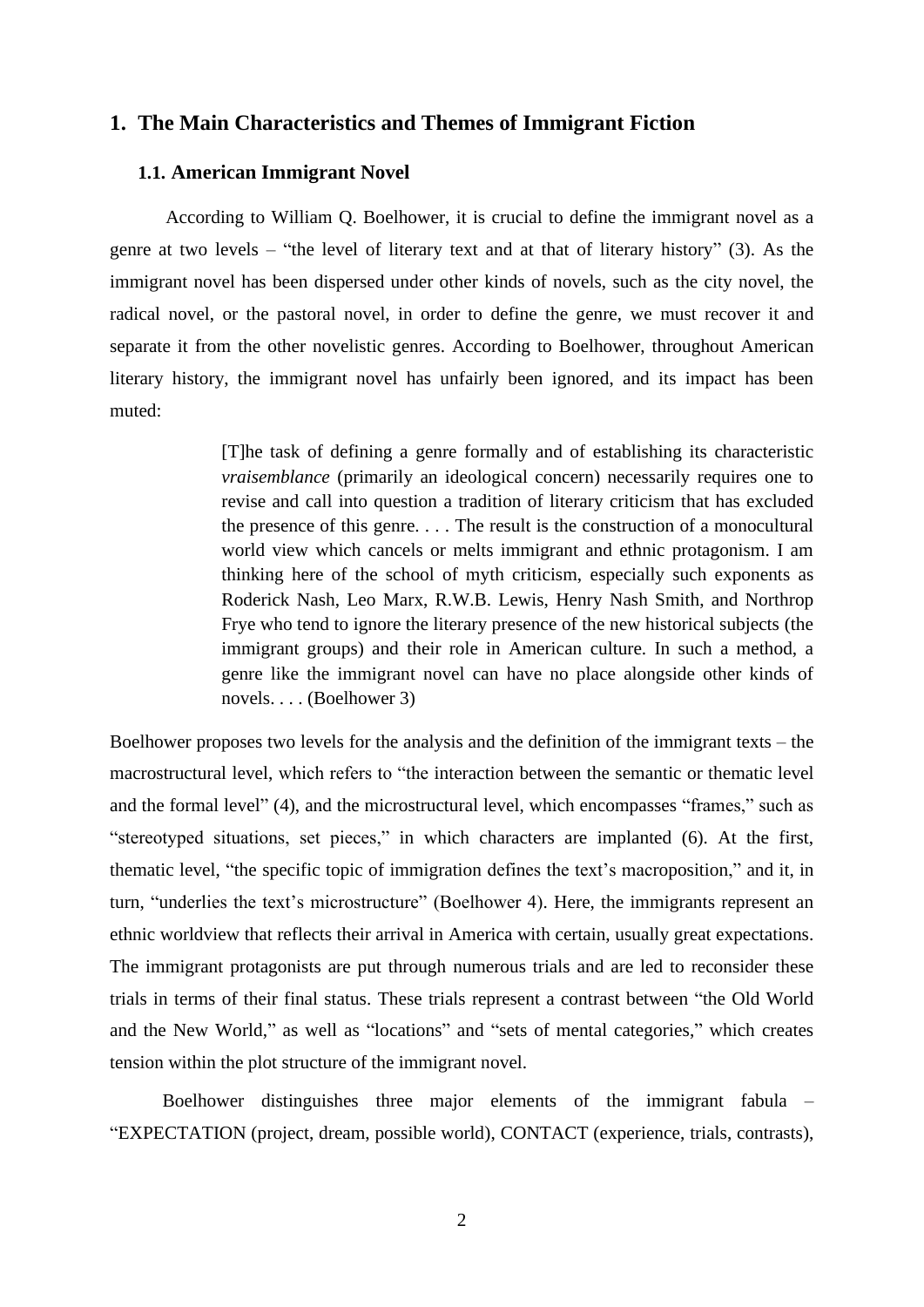and RESOLUTION (assimilation, alienation, hyphenation)" (5). The protagonists view the New World as the ideal reality, in the moment of expectation, and the Old World as the negative reality. At some point, these expectations fade, start to descend, and the process of reconsideration begins. This actually happens at the moment of contact, and it is the moment where the Old World and the New World clash and the de-idealization of the New World begins. As the protagonists discover America, they automatically become separated from the Old World, and this leads them to start idealizing it (Boelhower 5).

Boelhower further argues that "the protagonists mediate or unify not only the various macro-structural sequences that constitute the immigration fabula but also the contributing microstructural sequences to which the stock functions can be referred" (6). When considering the paradigms of contact and separation, one can isolate various frames, such as stereotyped situations, that define the characters' positions and functions. These frames can be expressed in the following way:

#### The journey [J].

Folklore [Fk]: figures (fg); wisdom (fw); superstition (fs); practices (fp). Religion [R]: belief (rb); ritual-birth (ri); marriage (rm); death (rd). Gatherings and feasts [C]: food and drink (cf); songs (cs); music (cm); dance (cd).

Speech [S]: dialogue (sd); lexemes (sl); jokes and puns (sj). Memory [M]: cultural objects (mo); recollections (mr). Multiple character [MC]: ethnic homogeneity (mce); ethnic conflict (mct); generational homogeneity (mcg); generational conflict (mcf).

Customs [G].

Contact [T]: work (tr); politics (tp); inter-ethnic contact (ts); judicial institutions (ti).

Acquisition and loss [AL]: land (ald); house (alh); business (alb). (Letters are capitalized when a particular frame element is strong, that is, it encompasses and receives other frame elements.) (Boelhower 7)

These frames could be weak or strong, "depending on their chronological position in the plot, their complexity . . . or their resonance with the overall codification process" (Boelhower 8).

As Boelhower's model illustrates, it seems that analyzing and defining the immigrant genre is not an easy task; there are various elements that need to be taken in consideration, and it almost seems as if one needed to employ some sort of mathematical formula to get the definition of the genre. Parameters like fabula, characters, stock frames, microstructural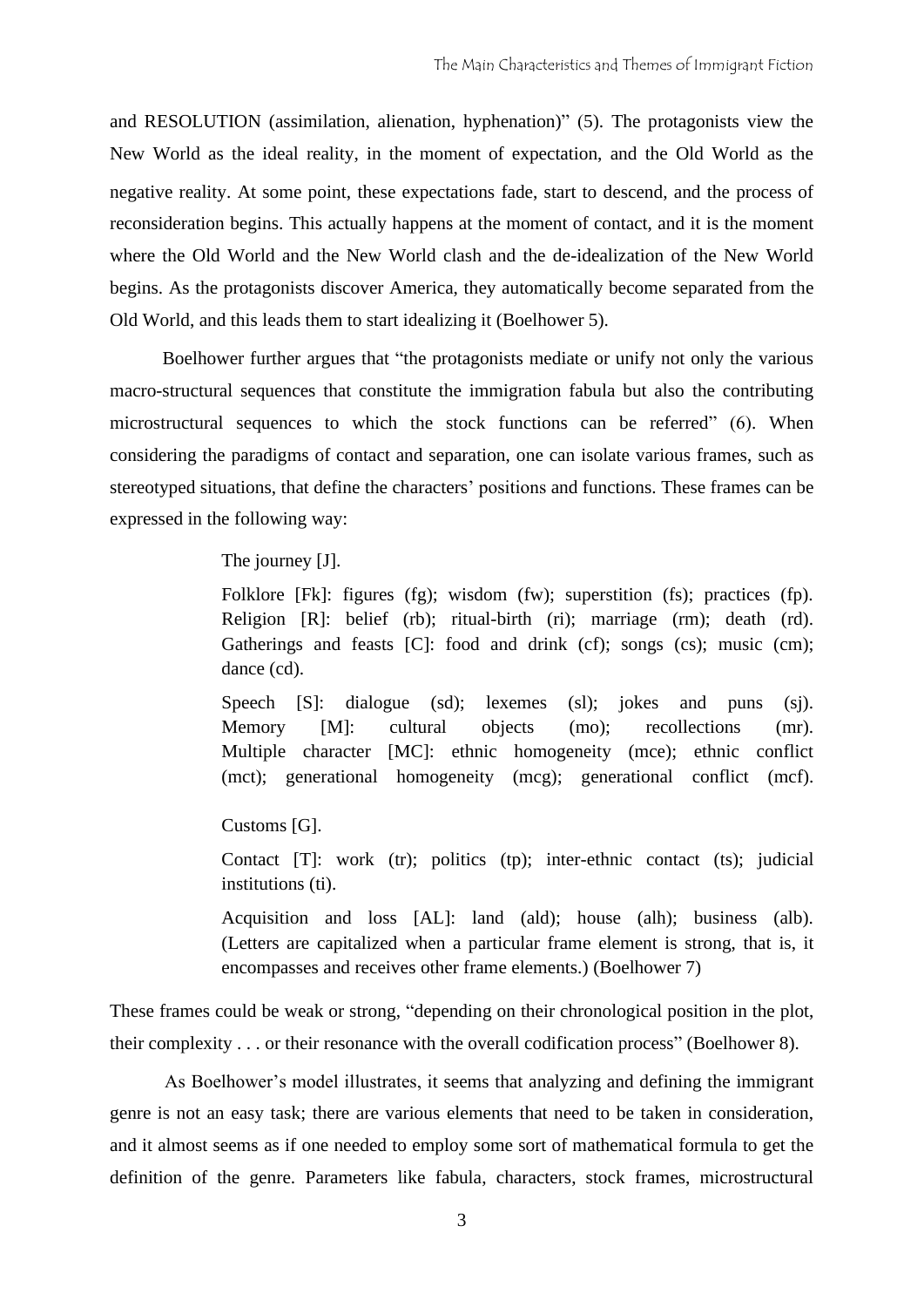sequences, social, psychological, and historical facts need to be taken in consideration. All things considered, one can surely conclude that the immigrant novel, as Boelhower states, "introduces into American literary history a new pluricultural world view . . . which is strictly related to the collective consciousness of immigrant groups" (10) and responsible for the creation of the genre's form.

#### **1.2. Identity and Otherness**

The question of identity is most certainly one of the main themes of immigrant literature. According to Wikipedia, one could define the immigrant novel as a genre that explores the relationship the immigrants have towards another culture's identity and ideas, including the processes of cultural adaptation, assimilation, as well as the intergenerational differentiation of identity ("American Immigrant Novel").

A person's identity is determined by all of one's characteristics. It is defined not only by an individual's perception of himself/herself but also by how he/she is seen by society. According to Kelly, literature also has a profound impact on identity formation because it cannot be separated from society and the individual (6). Literature not only serves as a social mirror and a repository of cultural identity but can also shape the way we think. In particular, experiences conveyed through immigrant texts can impact us like a lightning bolt and initiate processes of cultural translation and identification:

> The identity has been studied widely in the American literature. The ethnic pluralism has started as a result of immigration. The waves of migration started from Europe, Latin America, China and Japan. At this point, America is the central point of that wave. This variation has reflected on American literature. The writers, who are from different gender and race, have written many things in American literature so as to have a place with their identity and history. Native American, Jewish American, Asian American writers studied about the crisis of identity and the fight of the two cultures. The themes, such as the language, otherness, the ethnic structure and the conflict of generation are the main subjects of their works. Their works portray us the characters who have the crisis of identity. (Tanritanir and Görürüm 123)

According to Tanritanir and Görürüm, "identity is a social statue that people have it [sic] in their social and cultural circle." It comprises one's worldview, one's "social life," as well as "the beliefs, attitudes and moralities which represent the life style of a human" (123). It is therefore apparent that, as cultural transplants, immigrants face great struggles and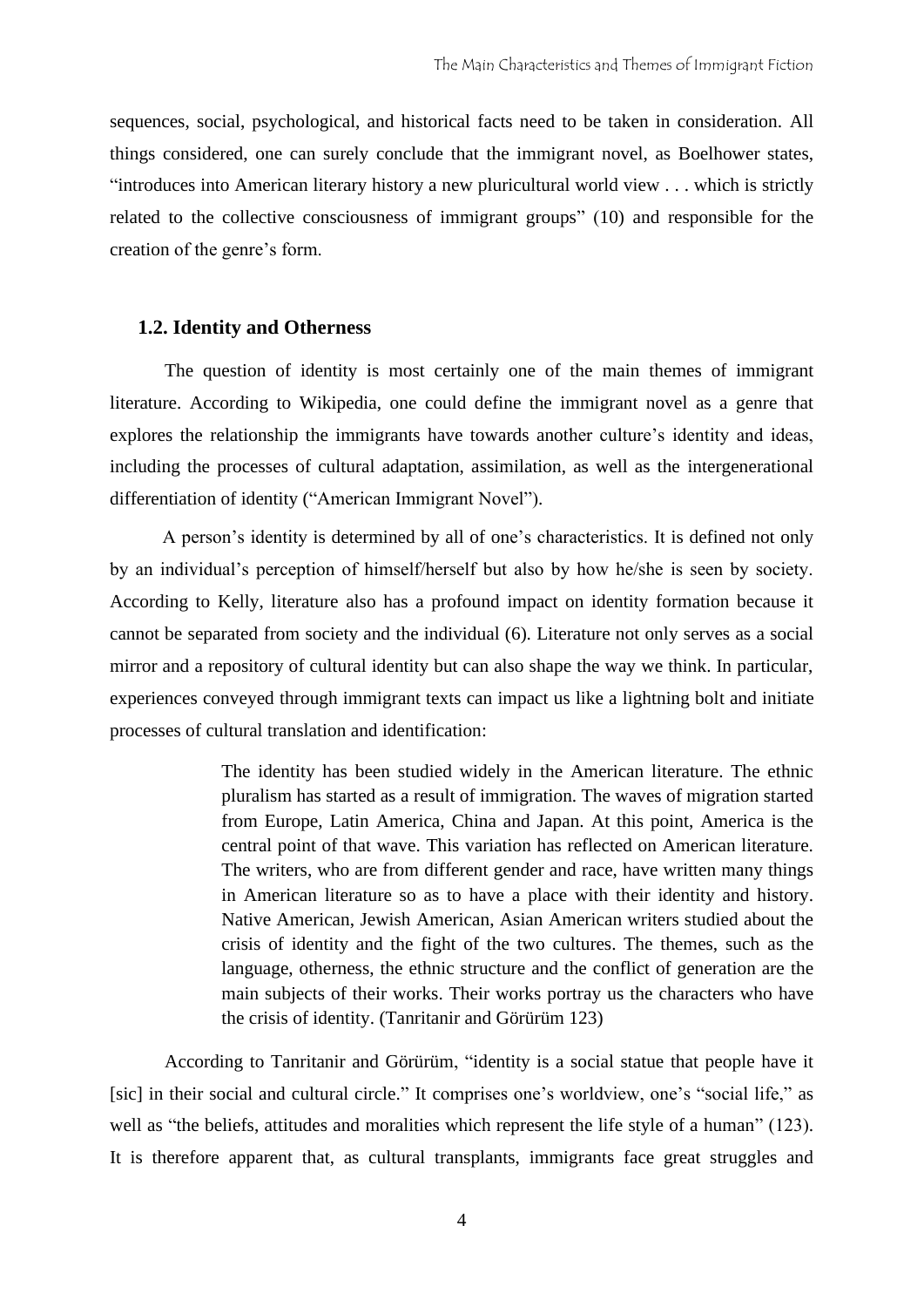identity crises, and this is mostly a result of the necessity to find a compromise between the Old World and the New World. On the one hand, the need to adapt to the new surroundings and its culture while simultaneously trying to preserve one's "native self" can lead to confusion and loss of identity. Yet, on the other hand, the necessity to keep one's "Old World identity" by preserving the traditions and habits from one's native culture can equally contribute to an identity crisis as such individuals (sub)consciously alienate themselves from the adoptive culture, completely refusing its language, culture, and tradition.

According to Merriam-Webster dictionary, Otherness is "the quality or state of being other or different, or something that is other or different" ("Definition of Otherness"). In order to understand this concept, and in order to understand what constitutes Otherness, we must attempt to answer the question: "What is normal?". There is most certainly no right or wrong answer to that question because everybody has their own, unique perspective on seeing and perceiving the world. Of course, these perspectives are shaped, among others, by the society one lives in, so one of the possible "right" answers is that "normality" is a social construct consisting of a specific set of expectations made up by our surroundings:

> Ideas [of similarity and difference](http://www.amazon.co.uk/Social-Identity-Ideas-Richard-Jenkins/dp/0415120535) are central to the way in which we achieve a sense of identity and social belonging. Identities have some element of exclusivity. Just as when we formally join a club or an organisation, social membership depends upon fulfilling a set of criteria. It just so happens that such criteria are socially-constructed (that is, created by societies and social groups). (Zevallos)

If we want to comprehend this notion a little better, we must consider categories such as race**,** gender, class, and sexuality. As American immigrant literature describes characters that do not belong to the dominant Caucasian race, it inevitably explores the racial backdrop of Otherness. Furthermore, social determiners of appropriate gender and sexual behavior are often the cause of one's Otherness and distress in identity formation. Otherness in immigrant texts is also defined by one's class as their character's position is frequently linked to a lower social status.

Many American immigrant texts show that their characters' Othering frequently creates tension and alienation, and that the struggle to fit in is a painful process, but also a very significant one in discovering and creating new identities. As immigrants themselves, authors of immigrant texts know how it feels to be different, alienated, alone, and forced to struggle in order to overcome cultural, linguistic, and generational barriers. In other words,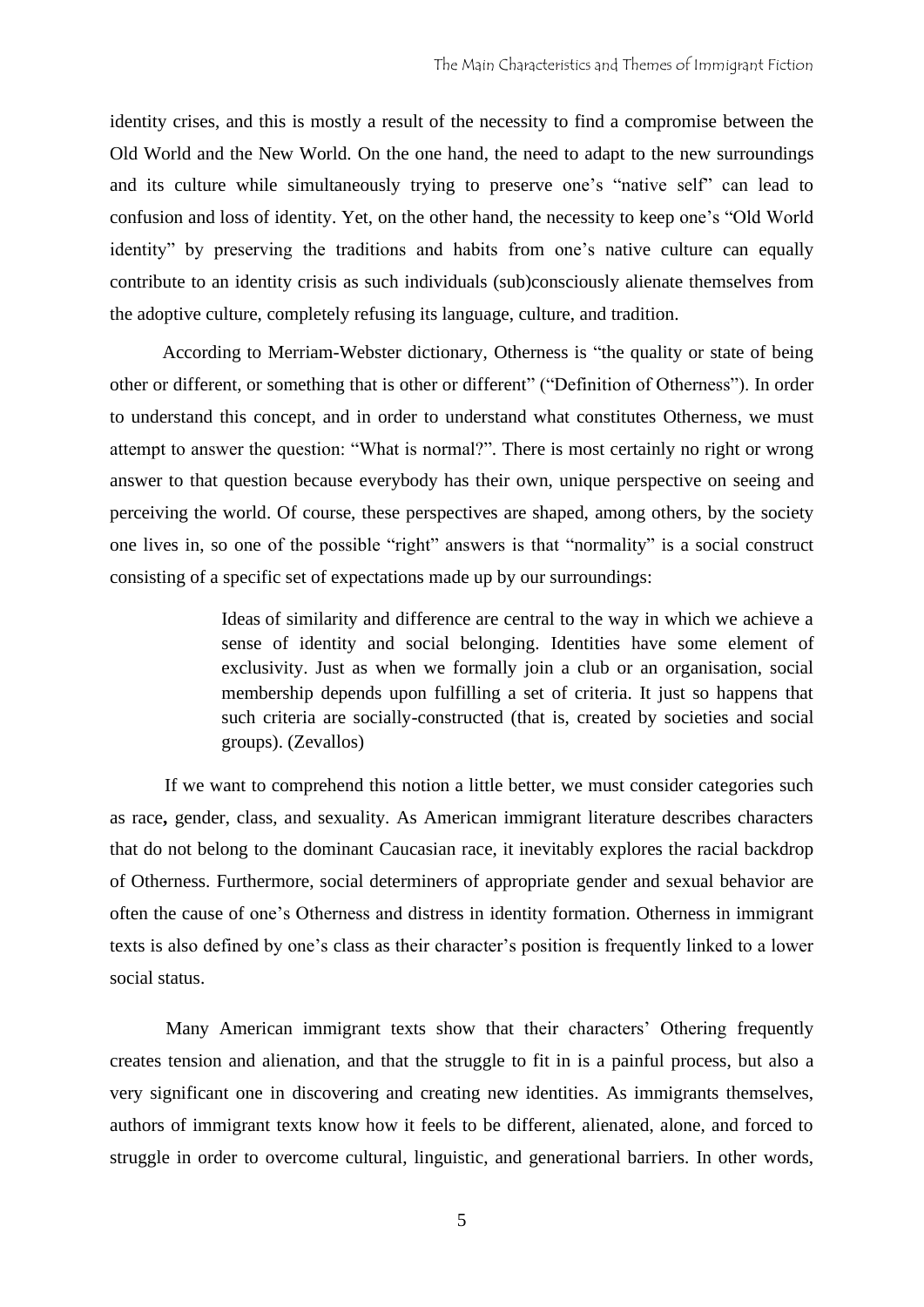their texts express the first-hand experience of Otherness in such a way that anyone can relate to their universal existential backdrop because there is not a single person on this planet that has not been lost or has not asked themselves: "Who am I?" and "Where do I belong."

#### **1.2. The "Stepmother Tongue" and "Stepmother-tongue Stories" – a Definition**

"Stepmother tongue" and "septmother-tongue stories" are two immigrant literature related concepts developed by Josip Novakovich. In his essay "This Is No Language" (1994), Novakovich, a Croatian-born American author, clarifies his immigrant identity through his relationship with English language, and explains that he is bilingual by choice. He explains that he started learning English at the age of sixteen, when, due to a sprained ankle, he had to stay in bed for a month. This is when he read his brother's books in simplified English and noticed "a transformation within his personality" (qtd. in Moschin 17). Novakovich explains that he wondered whether the new language would change him "into a half-man, a half-goat, or a donkey, or, equally astounding, a foreigner" (qtd. in Moschin 17). It is no wonder that he questioned himself whether he would become a foreigner since, back then in his home country, a young English speaker stood out as the Other, as someone completely different, maybe even deformed. In this essay, Novakovich compares the English language to a cat. He claims that English, just like a cat, chooses its owner: "you don't control it as much it controls you" (qtd. in Moschin 21).

Novakovich further explains his relationship to the English language in the Introduction to the short story collection *Stories in the Stepmother Tongue* (2000), which he co-edited with Robert Shapard. He refers to his early life in Croatia and his beginnings in studying English language. From this short introduction, it is visible that Novakovich is also the Other in many ways; by studying in America, he became alienated from his native culture, but also had troubles adapting to the new culture as a writer who almost exclusively writes in English. In addition, he has been criticized for being a Croat who adopts Serbian words, but was equally reproached for using British words in his writing for an American University. Novakovich also refers to xenophobia as a problem, even among immigrant students. He reveals that even immigrant students have complained about him being a foreigner who teaches American literature.

In the Introduction to *Stories in the Stepmother Tongue*, Novakovich explains the terms "stepmother tongue" and "stepmother tongue writer," claiming that the term English as a Second Language seems inadequate comparing to the term mother tongue (the language a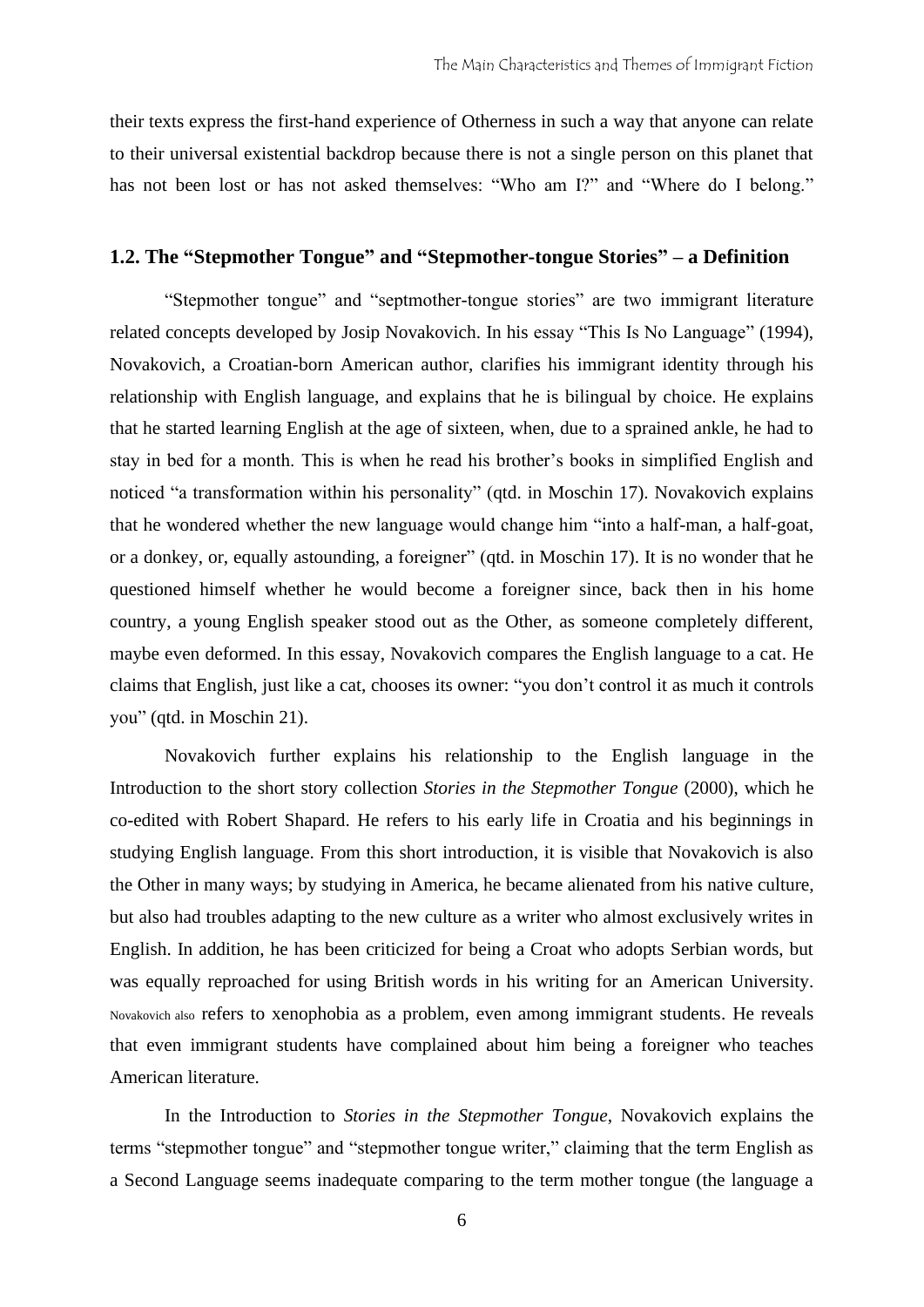person is born into) because it sounds cold and bureaucratic. Accordingly, Novakovich and Shapard came up with the term that would indicate an expanding family: stepmother tongue. (Novakovich and Shapard 12). Reading Novakovich and Shapard's Introduction, the reader finds out what it is like to write in a stepmother tongue and how the new language can indeed serve as a new, positive, and productive force. Novakovich and Shapard claim that "it is quite common," for example, "among Chinese immigrants that when they begin to write in English, they feel they have more to say" because "English is an expressive language," and the stepmother tongue writers probably feel more comfortable writing in another language (15). On the other hand, some immigrant authors prefer to write in English because they find it more effective to get their point across than their mother tongue. Mikhail Iossel, for example, claims that he has less to say in English, and that this is a good thing since there are too many word choices in his native Russian language, and one could "easily lose sight of the story [one is] trying to tell" (Novakovich and Shapard 15).

However, not every "stepmother tongue writer" is the same, as some writers claim that they are cautious when they write in English because they tend to be very self-conscious and careful in order not to make "awkward choices." On the contrary, Novakovich feels that emigration has helped him put things in perspective and made him realize that his old experiences and memories are story-worth materials that need to be told and heard. For him, writing in English has served as an escape from harsh Croatian reality of his younger days. Unlike some Croatian words, which can make him cringe, English words do not "carry the political and emotional baggage of a repressive upbringing" (16), which gives him freedom to say whatever he wants. We could say that Novakovich alienates himself from his native culture on purpose; he willingly chooses to professionally express himself in English because English, as he claims, is the only language that does not make him "feel like a linguistic exile" (qtd. in Moschin 21).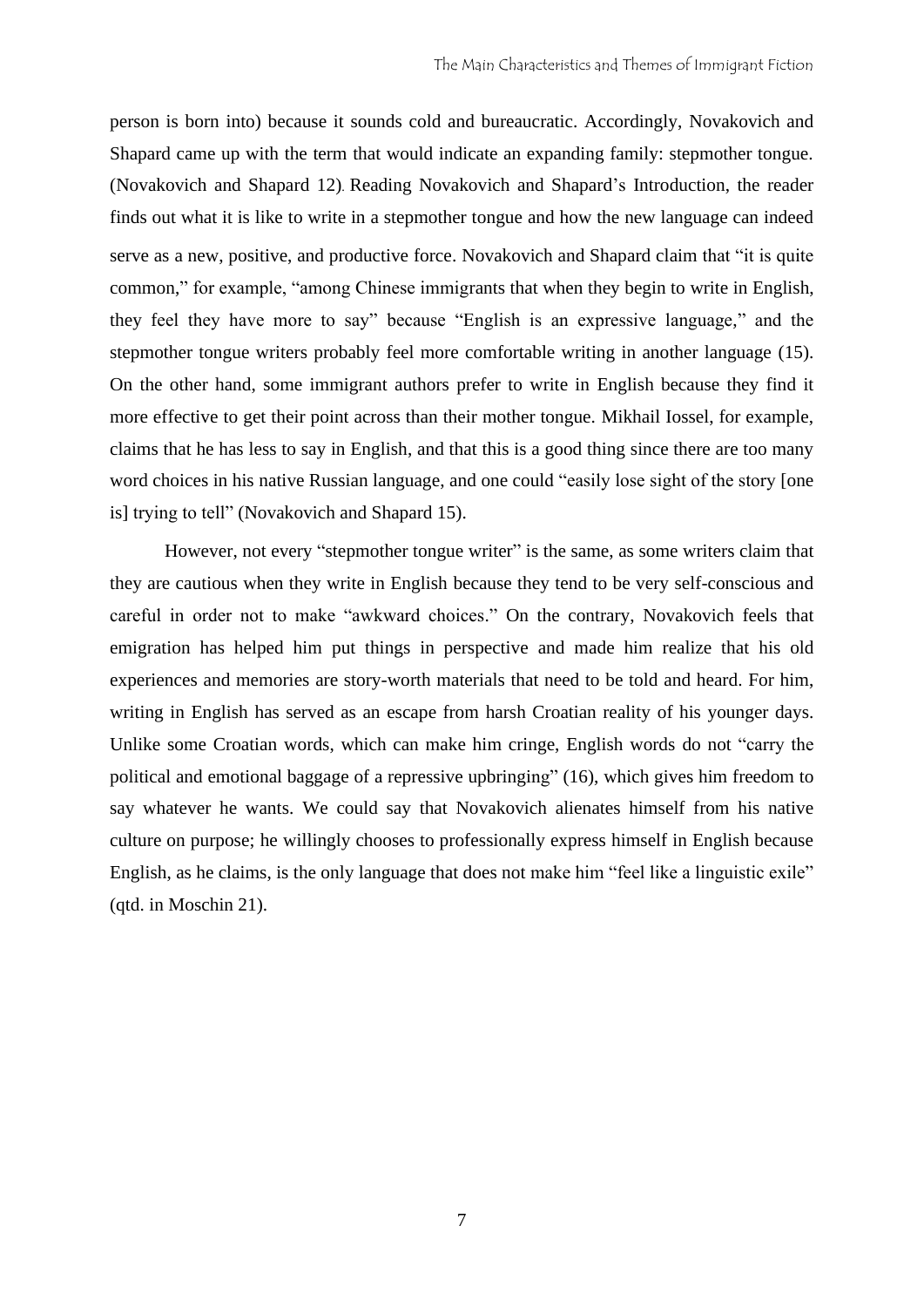#### **2. Amy Tan's** *The Joy Luck Club*

Amy Tan's *The Joy Luck Club* is one of the most renowned American immigrant novels that has seen numerous editions and has been translated into 25 languages since its publication in 1989. The novel contains sixteen "stories about conflicts between Chinese immigrant mothers and their American-raised daughters" ("*The Joy Luck Club* Summary") that provide eight perspectives by four Chinese immigrant mothers, Suyan, An-Mei, Lindo, and Ying-Ying, and their daughters, Jing-Mei (June), Waverly, Lena, and Rose. Out of these sixteen stories, two chapters are dedicated to each woman's perspective, except for Suyan's, whose story is told by her daughter, Jing-Mei. The mothers, who left China with great hopes and dreams about better lives for them and their families, are deeply connected to their Chinese cultural heritage, which forms their views on child raising, education, marriage, as well as their careers. On the other hand, their four daughters, who were born and raised in San Francisco, are influenced by both their Chinese heritage and the American culture.

Throughout the novel, we get a glimpse into all of these women's worldviews and personal histories. The plot shifts from one character's perspective to another, and it provides insight into complicated family relationships, and consequently, generational and cultural gaps. Right at the beginning, we are introduced to the main character, Jing-Mei (June). After her mother's death, June is asked to take her mother's place at the mahjong table in the Joy Luck Club, a weekly social gathering of first-generation Chinese women. The first time she comes to a Joy Luck Club meeting, she finds out from her mother's best friends, whom she refers to as her "aunties," that she has two half-sisters in Shanghai. Her mother, Suyan, left the twin sisters behind forty years ago, and it was her dream to find them and reunite with them. Suyan's friends ask June to travel to China to meet her half-sisters and tell them about their mother. This serves as a sort of turning point of the novel not only because June gets the opportunity to fulfill her mother's wish but also because she realizes that in order to fully know her mother, she needs to explore her past trauma by visiting China and uniting with her sisters (Meng).

One of the dominant motifs in Tan's novel is the motif of storytelling. Each character gets to tell her life story, and the stories of mothers and daughters are tightly intertwined. The reader learns about Suyan through both June's and her own narrative. Suyan came to America in 1947, after she had lost her family, including her twin daughters, whom she had given up in order to save them and herself. Suyan remarried, settled in San Francisco, and with three other Chinese immigrant women formed The Joy Luck Club, continuing the tradition of women's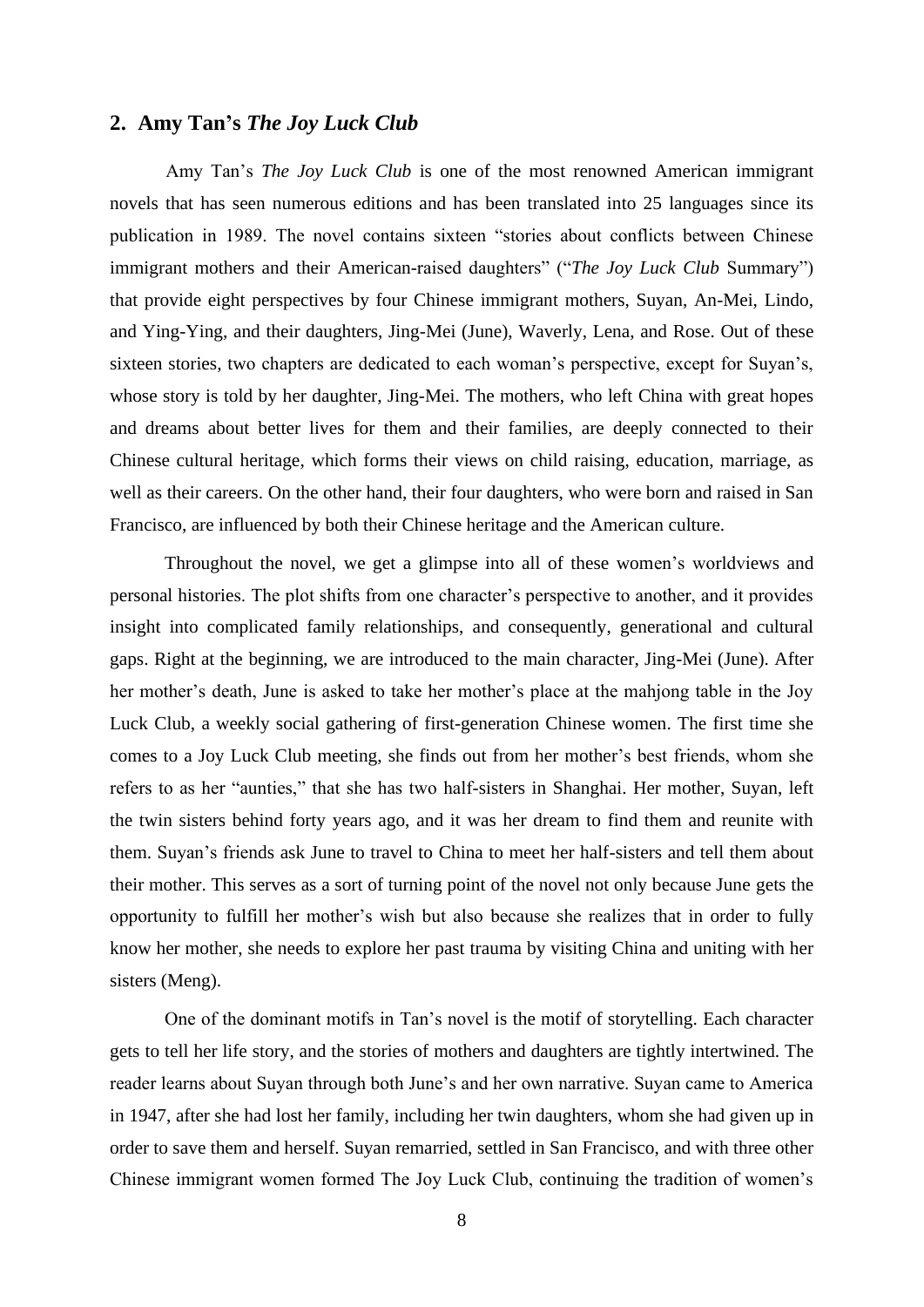gathering that she had started in China. Suyan's story is followed by An-Mei's narrative. An-Mei recalls living with her grandparents after her mother had been disowned. Even though disowned, An-Mei's mother sacrificed her own flesh in order to save her mother's life. Right after An-Mei, Lindo gets to tell her story, in which she reveals everything about an arranged marriage she was forced into by her family and how she managed to escape it cleverly and gracefully. After Lindo, Ying-Ying speaks about her fatalism and the loss of her spirit after she gave birth to a stillborn son while she was still living in China.

The next two sets of stories are narrated by the daughters. The daughters reminisce about their childhoods and relationships, as well as about their fears and resistance against their mothers' beliefs. The daughters' narratives start with Waverly's story. Waverly, who used to be a child chess prodigy, remembers giving up chess because she believed that her mother was excessively bragging about and taking all the credit for her achievements. Lena recalls her mother, Ying-Ying St. Clair, going nearly insane after she gave birth to a stillborn baby. In the years that followed, Lena had to act as both a translator and a mediator between her Chinese mother and American father. Lena's story is followed by that of Rose, who remembers her brother's death and her mother's incapability of letting go of the past trauma.

The novel is divided into four sections consisting of four stories each. Each section starts with a parable which serves as an introduction to the theme that connects all of the following stories. According to Lyngdoh, in *The Joy Luck Club* Tan employs the "talk story" narrative technique (144). The "talk story," or in Chinese "Gong gu tsai," is originally a Hawaiian phrase for chatting or "shooting the breeze." Despite its Hawaiian origin, the term can as well be applied to Chinese tradition of storytelling:

> . . . Maxine Hong Kingston uses the term to describe a Chinese/Chinese-American storytelling style, which is an oral tradition of history, mythology, genealogy, bedtime stories, and how to stories that have been passed down through generations, an essential part of family and community life. ("About Talk Story")

Linda Ching Sledge defines the term as "a conservative, common folk art by and for common people, performed in various dialects of diverse ethnic areas that are never intended for those of non-Chinese origin" (qtd. in Yu).

In *The Joy Luck Club,* storytelling functions as a powerful narrative strategy which appertains to several different themes and immigration-related issues, such as Otherness, the state of in-betweenness, identity struggle, friendship, cultural and generational gap, language,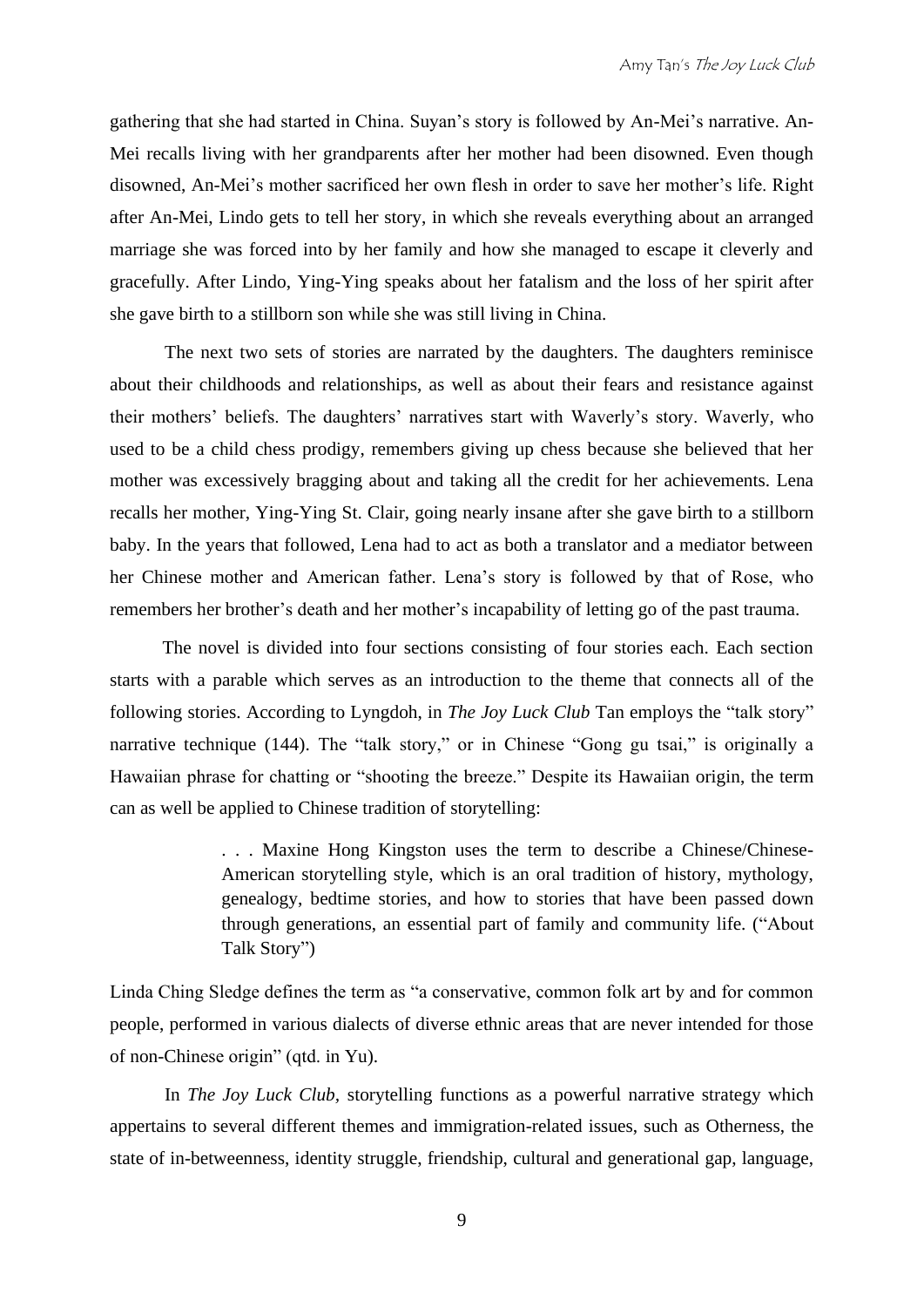communication, as well as cultural translation, that loosely correspond to the frames of memory, gatherings, recollections, customs, and generational conflict from Boelhower's model. All of these frames are pretty much interrelated and cannot function separately.

Friendship is a very important theme in this work, especially in respect of the mothercharacters as they are all immigrants with their own difficult backgrounds and stories. Even though at first it seems that these women cannot stand each other, they also seem not to be able to live without each other. Suyan started the Joy Luck Club for this very reason, in order to create a getaway for her friends in which they could share and listen to each other's stories. It is a place where they can be anyone they want, where they are not the Others, and it helps them realize that they are all in the same situation, making it easier for each other to survive in the foreign country.

Another important theme informed by the novel's storytelling technique is that of identity and Otherness. Given that Chinese and American societies are significantly different, it can be easily concluded that growing up between the two cultures – surrounded by both Chinese beliefs and customs and a more open and "free" American society – could lead to confusion, identity issues, and life problems in general. Logically, one's sense of identity shapes one's life trajectory. If a person knows exactly who he or she is, his/her goals are set, and it is more likely that he/she will succeed in achieving these goals. On the contrary, if a person has unresolved identity issues and is not quite sure where he/she belongs, his/her opportunities and life chances are diminished.

Both the mothers' and the daughters' stories reveal the mothers' positioning as Others in the eyes of both their daughters and the non-Chinese people in America. Alternately, due to their alienation from Chinese tradition, the daughters are also perceived as Others by their own mothers. In the first section of the novel, titled "The Feathers from a Thousand Li Away," America is presented as a chance for the mothers to start over through their daughters. They have come to a new country full of hopes and dreams, wishing for their daughters to have better lives in a place where they will be valued based on their personal abilities and not judged by their husbands at their whim:

> On her journey she (Suyan) cooed to a swan: "In America I will have a daughter just like me. But over there nobody will say her worth is measured by her husband's belch. Out there nobody will look down on her, because I will make her speak only perfect American English. (Tan 17)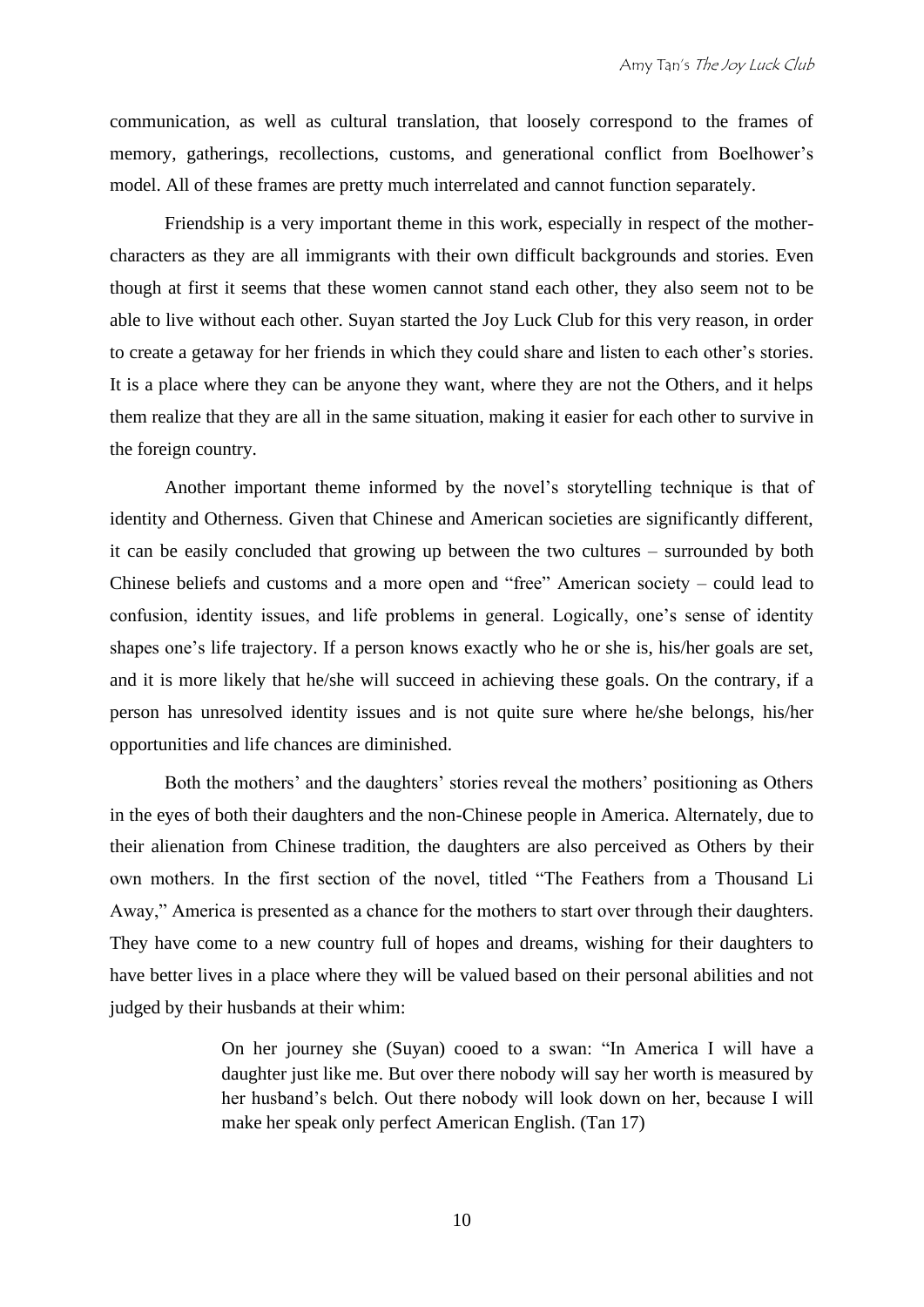Unfortunately, this is where the troubles and the struggling begin for Suyan, and her dreams start to fall apart. The immigration officers take Suyan's swan, the symbol of her good intentions and hope for her daughter's life, leaving her with only one feather. Soon enough, she gets disappointed both in the new country and her own daughter, who has distanced herself from her mother's tradition and is now "swallowing more Coca-Cola than sorrow" (17).

According to Boelhower, language is an important macrostructural element of immigrant texts that defines the character's conflicted position and "the inevitable . . . clash between their expectations and their Old-World cultural background" (6). Likewise, the language barrier is a constant source of the mother-daughter conflict throughout *The Joy Luck Club*. The daughters have grown up speaking only English, which alienates them from their own heritage as well as from their mothers. The mothers, on the other hand, are constantly viewed as "less competent or alien in American society" ("Immigration, Language, and Mistranslation in *The Joy Luck Club*"). Non-Chinese characters either ignore them or treat them as if they were inferior. Even within their own families, the mothers of *The Joy Luck Club* are alienated and treated differently as if they somehow did not belong there either.

The miscommunication between the mothers and the daughters is a dominant theme throughout the novel. The mothers have a hard time communicating with their daughters because the daughters are estranged from the Chinese culture. As a result, the mothers no longer seem to know their own daughters. They only see them through their relationships with their men as the daughters' husbands and boyfriends represent the American part of them, the American lifestyle that scares them. In other words, the mothers cannot connect with their daughters because they have become the opposite of what they wanted for them – to maintain the traditional Chinese mindset and values while adapting to American circumstances. Yet, the daughters seem to have accepted only American values and circumstances. When Waverly, who wants to go to China for her second honeymoon, declares that she will blend in too well in her mother's country, Lindo tells her that she will instantly be recognized as a tourist as she has that "sour American look on her face" (253):

> How can she think she can blend in? Only her skin and her hair are Chinese. Inside – she is all American-made. . . . I wanted my children to have the best combination: American circumstances and Chinese character. How could I know these two things do not mix? . . . I couldn't teach her about Chinese character. How to obey parents and listen to your mother's mind. . . . Why Chinese thinking is best. No, this kind of thinking didn't stick to her. She was

> > 11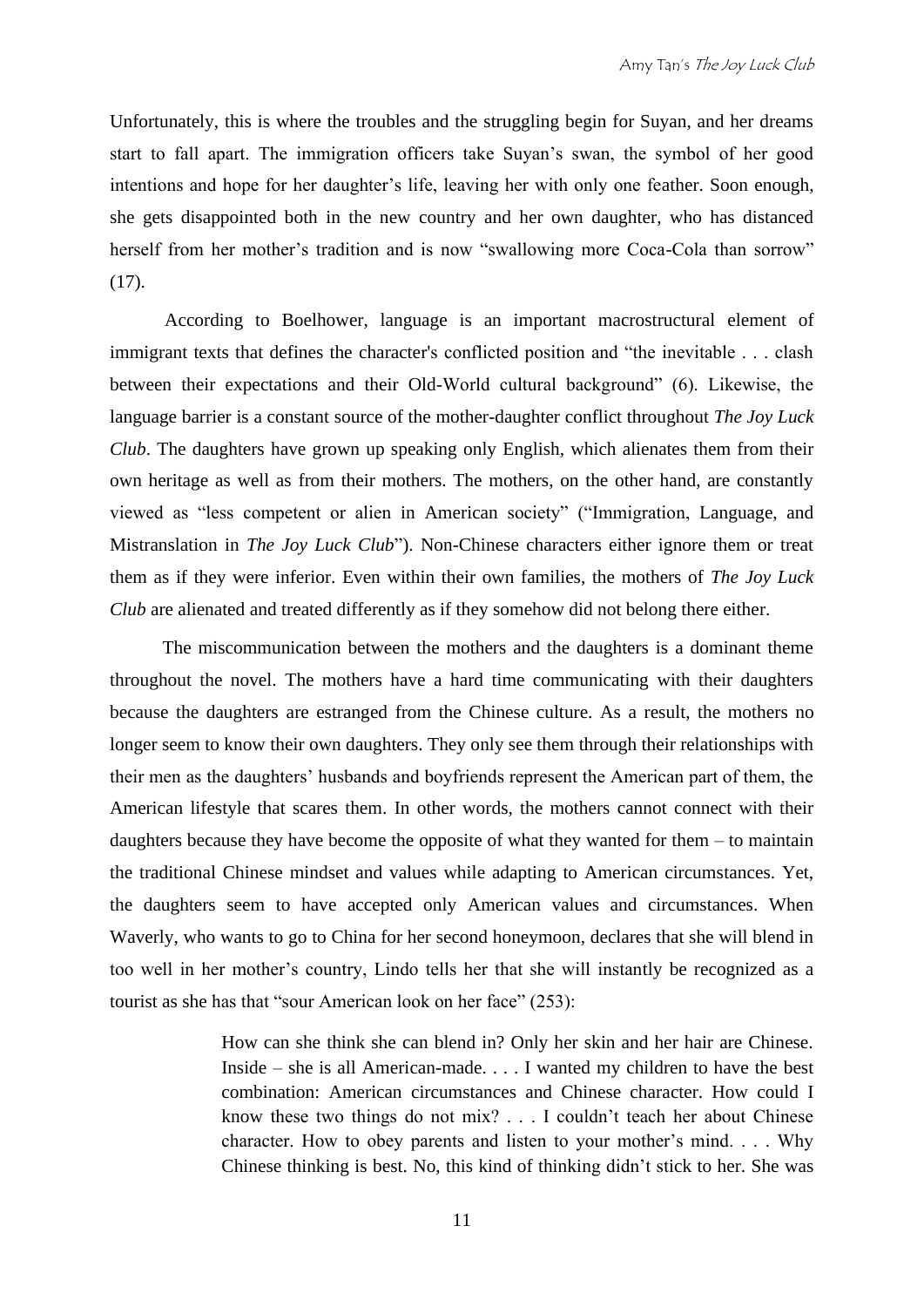too busy chewing gum, blowing bubbles bigger than her cheeks. Only that kind of thinking stuck. (254)

When Lindo tells her that the locals will simply know that she does not belong, Waverly gets offended. Waverly wants now to be Chinese because it is fashionable, but as Lindo says, it is too late now because as soon as her daughter learned how to walk out of the door by herself, she completely forgot the Chinese ways her mother tried so hard to teach her.

The issues of Otherness and miscommunication are also revealed through the relationship between Ying-Ying and her daughter, Lena. Whereas Lena, who is fully Americanized, is socially accepted and treated as a white girl, her mother Ying-Ying is mistaken for her maid (108). Due to the language barrier, Lena acts as a mediator or translator between her Chinese mother, Ying-Ying, and her American father ("Immigration, Language, and Mistranslation in *The Joy Luck Club*"). When Ying-Ying gives birth to a stillborn son, the grief eats her up and she becomes utterly depressed. When her father asks Lena to translate what her mother is saying, Lena chooses to lie to him instead of translating her mother's almost insane words correctly in order not to hurt him. However, because of Lena's false translations, her father cannot support Ying-Ying in the right way, the way she needs him to support her, and this eventually results in Ying-Ying shutting herself out of her family and life all together.

Ying-Ying's identity loss can be traced back to the moment she came to America. Upon her arrival, her husband changes her name to a more American one, and to make things worse, he puts down the wrong birth year in the immigration papers:

> ... my father said he saved her from a terrible life there... My father proudly named her in her immigration papers: Betty St. Clair, crossing out her given name of Gu Ying-Ying. And then he put down the wrong birthyear, 1916 instead of 1914. So, with the sweep of a pen, my mother lost her name and became a Dragon instead of a Tiger. (104)

Ying-Ying's case shows that due to the linguistic barrier, immigrants are often misinterpreted, which results in them being silenced and shut down. Moreover, immigrants who are unable to communicate in the language of the new country are diminished not only within their own families but also by the American society, which often gives them lower-class status. As she shops with Lena in a grocery store, Ying-Ying opens up jars and smells their insides. When a man starts yelling at her for doing that, Lena tells her mother that Chinese people are not allowed to shop in that store. Throughout the novel, Ying-Ying is treated as less worthy,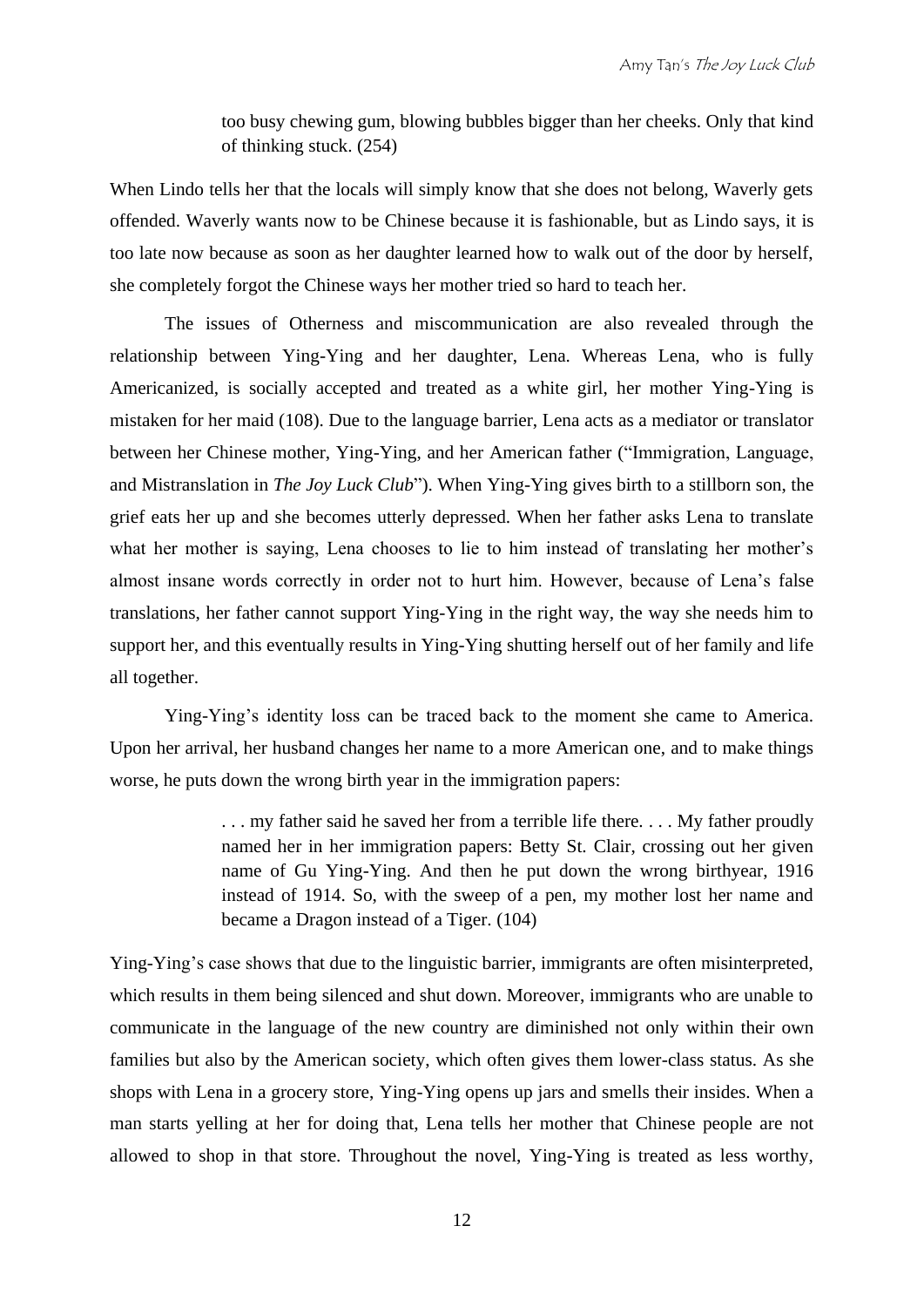which she passively accepts. She accepts her new name and her fake date of birth, which turns her into "a Dragon instead of a Tiger." She also accepts her daughter's explanation that Chinese people are not allowed in some stores without even questioning it and without asserting her opinion. Even though she possesses clairvoyant powers – she predicts the downfall of a bank and her own delivery of a stillborn son – Ying-Ying does not act upon this knowledge; she just lets things happen. It is only later in the novel that she decides to act when she sees that her daughter's marriage is falling apart.

However, in Tan's novel, storytelling also serves as a vehicle to bridge language barriers, pass on the cultural heritage to the Americanized daughters, as well as a means to show love, provide advice and guidance, and share hopes and dreams. The mothers' narratives are almost fairytale-like, and they are (in)directly told to their daughters. They are particularly useful when it comes to their daughters' relationships because the mothers see themselves in their daughters, and they see them making the same mistakes they did. The mothers come to realize that even though their daughters are Americanized and independent, they are completely lost. They have become individuals with no identity in their marriages and relationships with men, in which they are invisible, like ghosts. This is evident in the chapter "Rice Husband," when Ying-Ying comes to visit Lena and her husband. Lena and her husband are supposed to be equals in their marriage, but they are anything but equal. Harold completely ignores Lena's role in his success; he does not even know that Lena does not like ice cream, and Ying-Ying sees through him right away. She realizes that Lena has become submissive, that she is not as independent as she would like her to be, and that she and her husband do not share a life. Lena is simply there within the boundaries that Harold has set up. Ying-Ying is upset because she recognizes herself in her daughter's behavior. She does not want her daughter to disappear just like she did in her own marriage:

> All her life, I have watched her as though from another shore. And now I must tell her everything about my past. It is the only way to penetrate her skin and pull her to where she can be saved. . . . All around this house I see the signs. My daughter looks but does not see. This is a house that will break into pieces. How do I know? I have always known a thing before it happens. (242-43)

The reader learns that Ying Ying really has the possibility to see things before they happen, but all her life she has remained passive: she never did anything to prevent them from happening. Lena gets her fatalism from her mother, so Ying-Ying decides that in order to save her, she will tell her daughter the story of her own dark past and reveal to her "that she is the daughter of a ghost" (252): "I will use this sharp pain to penetrate my daughter's tough skin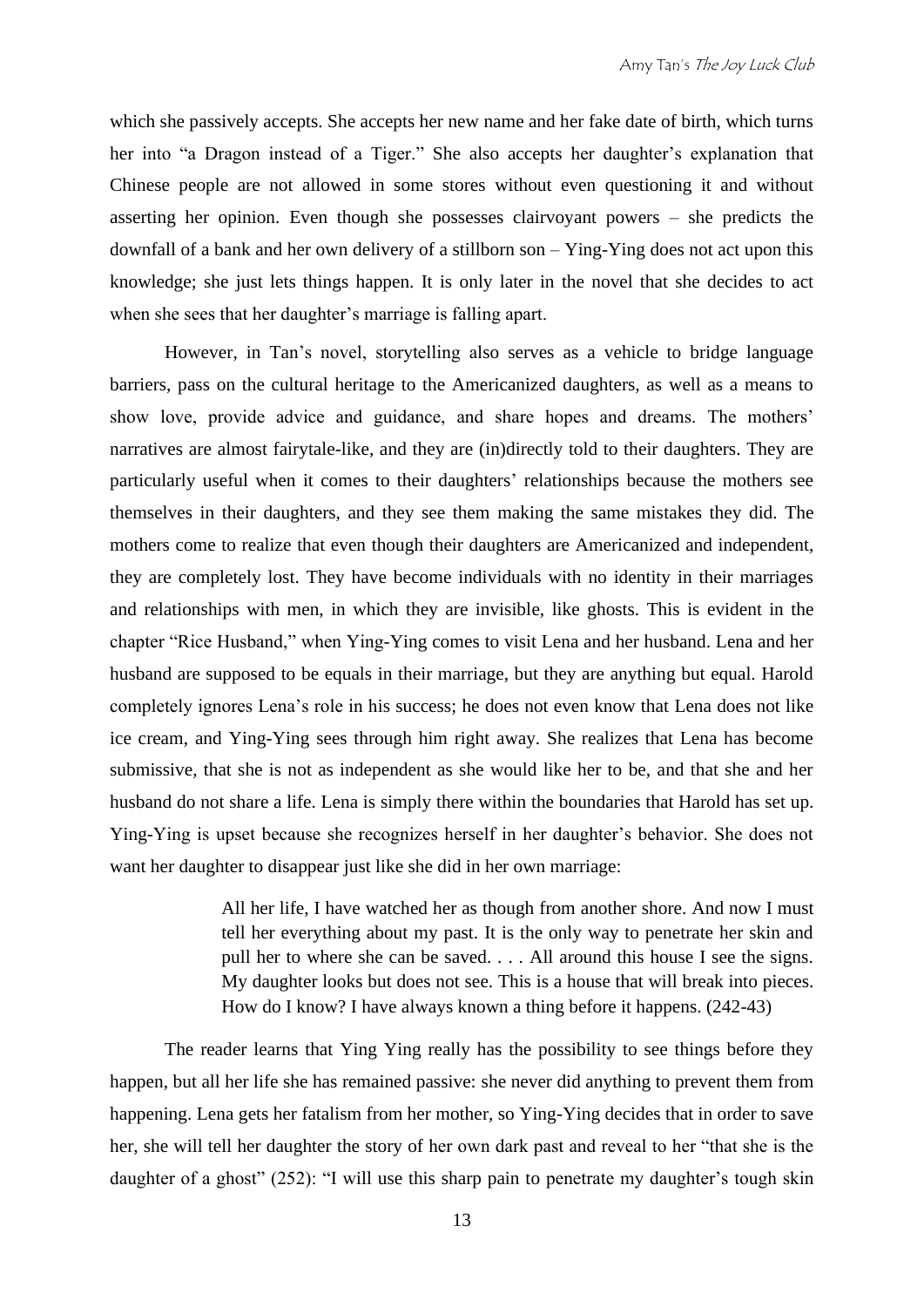and cut her tiger spirit loose. She will fight me, because this is the nature of two tigers. But I will win and give her my spirit, because it is the way a mother loves her daughter" (252). When Ying-Ying hears Lena and Harold talking downstairs, she hears "words that mean nothing," so she decides to knock over a table and a vase in the guest room. She wants her daughter's life to be better than her own, so knocking over that table is Ying-Ying's way to get her daughter's attention and to alert her of the troubles in her marriage. When Lena gets upstairs to check on her mother, Ying-Ying does not apologize, but rather, she hears her daughter say that she always knew that the table would eventually fall. The turning point comes with Ying-Ying's question: "Then why don't you stop it?" (165).

Despite her ability to see the oncoming signs of unhappiness in her marriage and her wish to control everything, Lena clearly does not have control over her personal life as she, just like her mother, is very passive and leaves everything to fate. It is through her mothers' difficult life story that Lena finally sees everything that is wrong with her own life. Ying-Ying's story, therefore, helps Lena realize the true effect and power of mother-daughter love and that her mother's stories are meant to teach her something and lead her in her own life. Lena realizes that it is important to express one's true feelings in order to be happy and fulfilled. She takes her mother's story as a life lesson an applies it to her marriage with Harold.

Every single story in this novel has a meaningful purpose, which is fulfilled despite the generational gap and the language and cultural barriers; all the characters come to terms with each other and with themselves. Through her own storytelling, June finds out a lot about herself and her mother. Waverly manages to find the courage to confront her mother and tell her that she is marrying Rich, and to her surprise, she learns that Lindo actually likes her future husband and that the two of them have her blessing. Likewise, Rose gets the strength to stand up for herself during the divorce with Ted with her mother's help, upon hearing her mother's story of self-assertion and defiance. In other words, storytelling enables the characters to reconstruct their histories and personal life stories as well as to recover and discover their identities. It allows these women to voice their hidden secrets and fears, to vocalize the meaning of their existence and selves. Moreover, storytelling also serves as a vehicle that transforms those fears and secrets into strengths which turn them into survivors. In this fashion, this powerful literary device depicts the process of discovering, reclaiming, and redefining one's identity. By telling stories, these women review, analyze, and even are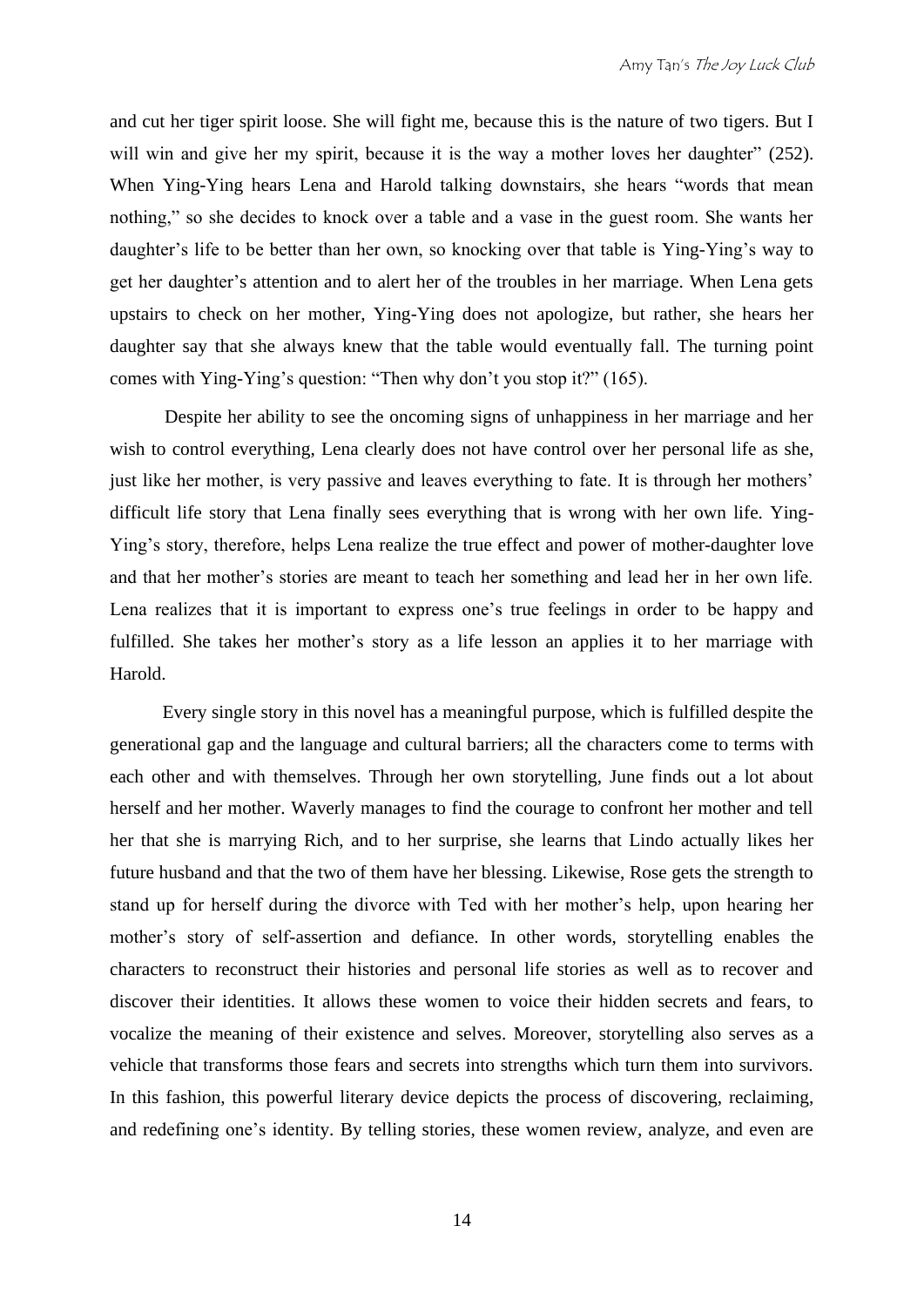able to understand their ancestry and thus come to understand themselves (see Foster, qtd. in Yu):

> The act of storytelling is built upon mutuality in which the acts of telling and listening are conducted simultaneously: one cannot work without the other. The teller is the one who narrates and the listener is the other, who listens, but this is an interactive and dynamic process in which the two parties are creating meanings, and neither party is passive. In many respects, the relationship between a teller and a listener is analogous to that between a mother and an infant. (Yu)

As a means of family communication, the "talk story" bridges the generational and cultural gap since the mothers cannot articulate fully and fluently their intentions because of their "fractured English." The daughters also seem to lack knowledge and command over Chinese, and these stories help them forge their connection with their mothers. The mothers' tales are certainly addressed both to the readers and the daughters. Without these stories, the daughters would never have established the connection to their mothers and their native culture (Lyngdoh 161-66).

Accordingly, through storytelling, Tan emphasizes the themes of mutual recognition and understanding as well as self-confirmation. By shifting the mother-daughter communication roles, she enables her characters to glimpse into their souls and to find the core of their existence, which eventually transforms and empowers them. The mothers are at first silent by their own choice, which is not only out of shame, or helplessness, or guilt of any kind; it is a strategy for adapting to the New World in which they have arrived full of hope. Telling stories and sharing their experiences gives them a sense of belonging, security, and empowerment; they get the opportunity to remain silent, but also to make themselves heard and share the circumstances that have shaped their identities. In that sense, storytelling acts as a means of family communication. Their pains can be transformed into an artistic form such as myth.

Perhaps the best example for that is Suyan's narrative. She tells June the same story over and over again, but each time the ending changes. In that way she keeps a certain distance between herself and June, but still gets to share her pains, opinions, or advice (see Yu). Like Waverly, June has lost touch with her Chinese heritage and her identity in general. She also feels incomplete and as if she were not good enough for her mother Suyan. Throughout her life, June tries to be special in order to live up to her mother's belief that in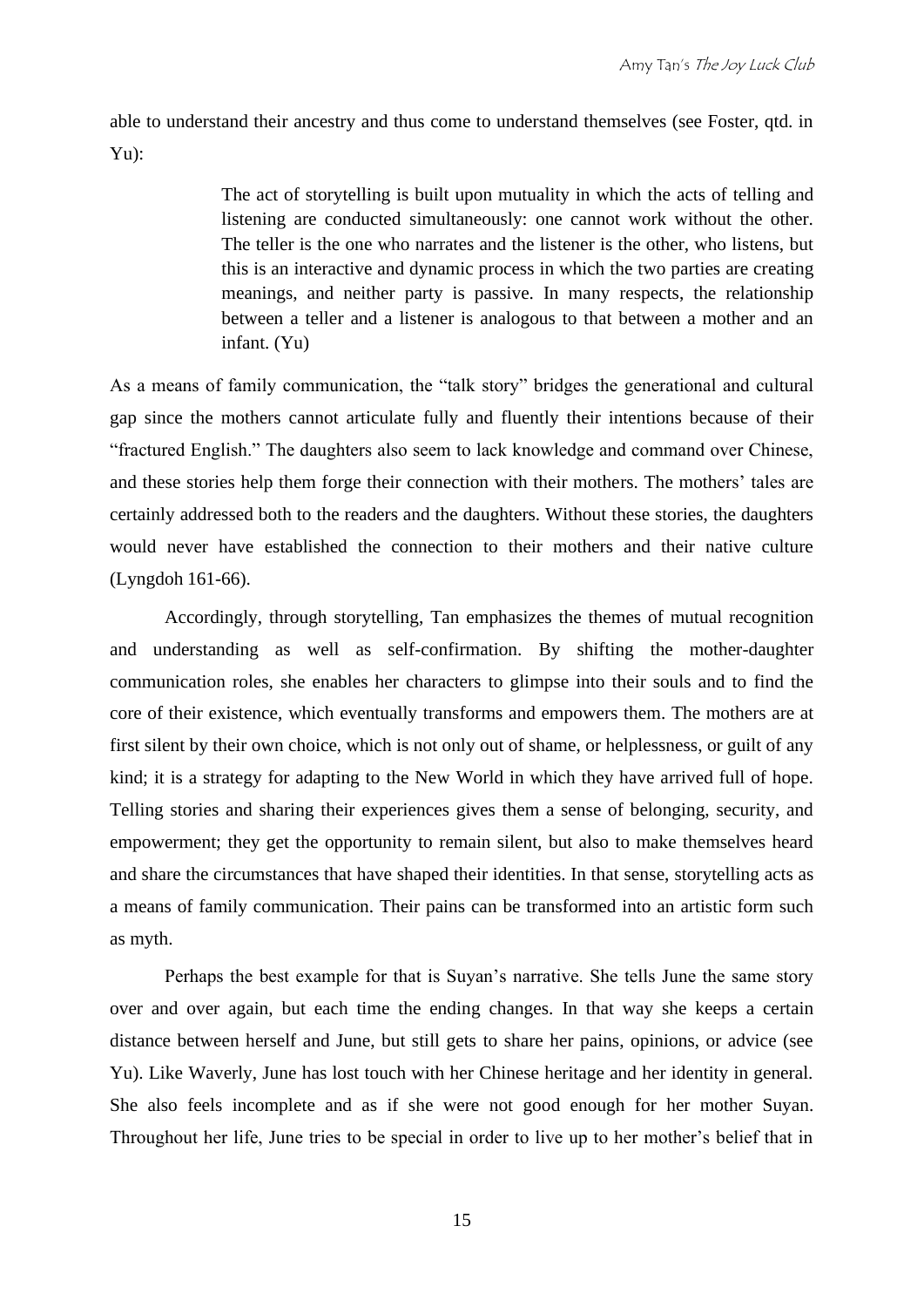America one can be anything one wants to be. When she starts taking piano lessons as a child, June struggles to meet her mother's high expectations:

> In fact, in the beginning, I was just as excited as my mother, maybe even more so. I pictured this prodigy part of me as many different images, trying each one on for size. . . . In all my imaginings, I was filled with a sense that I would soon become *perfect*. My mother and father would adore me. I would be beyond reproach. I would never feel the need to sulk for anything. But the prodigy in me became impatient. "If you don't hurry up and get me out of here, I'm disappearing for good," it warned. "And then you'll always be nothing." (133)

Yet, because of her mother's fragile English, June does not understand that all Suyan wants is for her daughter to be the best version of herself. June fears that her mother is trying to impose an identity on her as if she were inadequate just the way she is. She believes that she is not the kind of daughter Suyan wants her to be, and the constant failures to meet her mother's expectations start to wear her down:

> And after seeing my mother's disappointed face once again, something inside of me began to die. I hated the tests, the raised hopes and failed expectations. Before going to bed that night, I looked in the mirror above the bathroom sink and when I saw only my face staring back – and that it would always be this ordinary face – I began to cry. Such a sad, ugly girl! I made this high-pitched noises . . . trying to scratch out the face in the mirror. And then I saw what seemed to be the prodigy side of me – because I had never seen that face before. . . . The girl staring back at me was angry, powerful. This girl and I were the same. I had new thoughts, willful thoughts, or rather thoughts filled with lots of won'ts. I won't let her change me, I promised myself. I won't be what I'm not. (134)

As a result of the misunderstanding and miscommunication with her mother, June feels completely out of place and considers herself a failure. Yet, what she does not realize is that by standing up for herself, she has already become the person Suyan wanted her to be. Suyan always thought that June was special and that she was different from the other daughters. However, it was her fragile English and "the Chinese" way of doing and saying things that prevented her from expressing her feelings completely and telling her daughter that she was good enough and special just the way she was. Eventually, Suyan and June's relationship transforms for the better during a dinner, when all of the families join together to celebrate the Chinese New Year. Suyan has cooked eleven crabs, one crab for each person, and one crab extra. Out of eleven crabs, one is missing a leg, and had already been dead before it was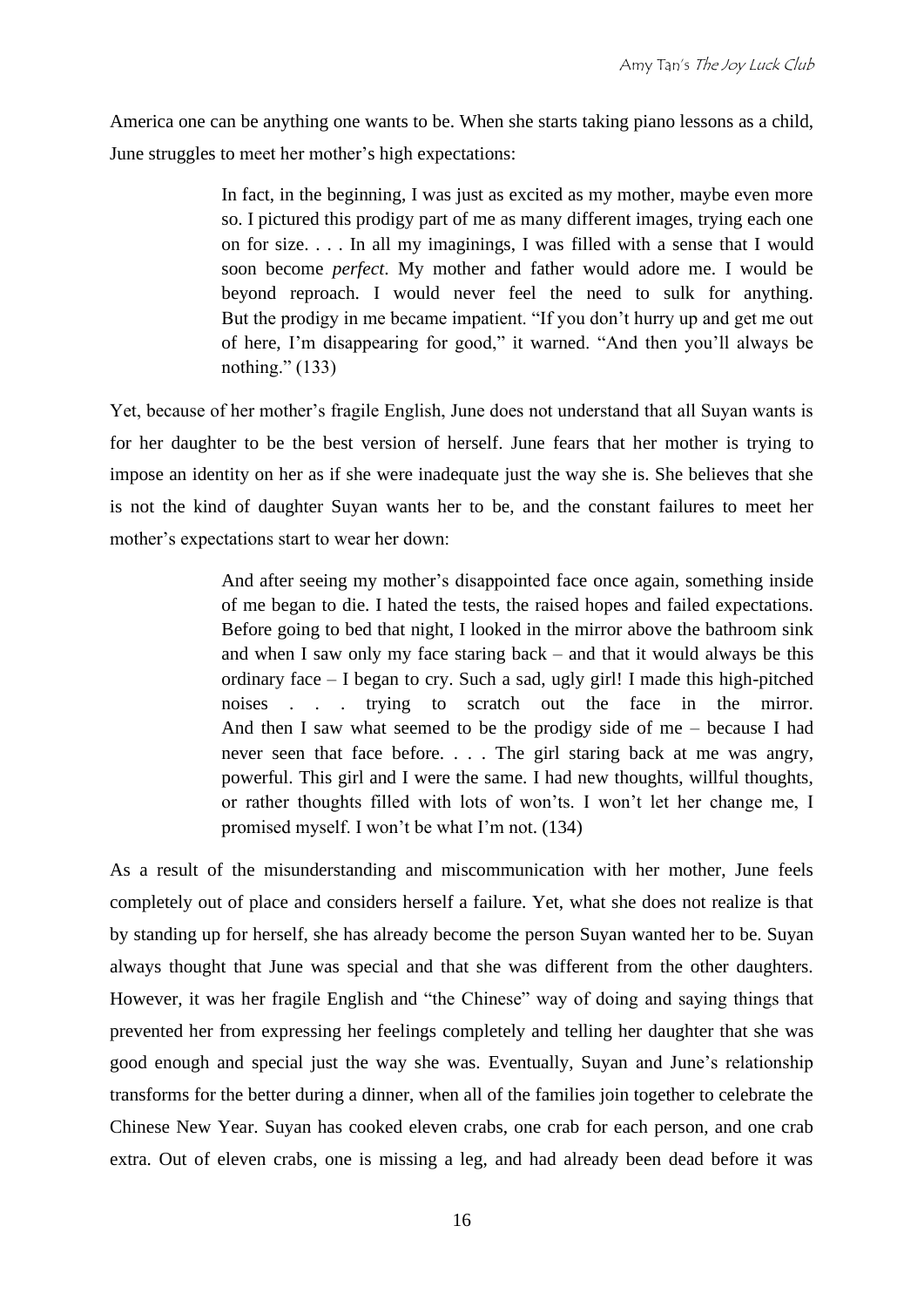cooked, which is considered bad luck in Chinese culture. At the dinner, Waverly picks "the best crab, the brightest, the plumpest, and puts it on her daughter's plate" (202), and then she picks the next best one for her boyfriend, and makes another good pick for herself. After everyone has a crab on their plate, two crabs are left on the platter, including the one with the torn-off leg. Even though June is not really fond of crabs, she takes the one with the missing leg. Yet, Suyan does not let her daughter take that crab, and gives her her own crab, claiming that she is not that hungry. Later on, however, she reveals that she is proud of her daughter and of her humility:

> "What if someone else had picked that crab?" My mother looked at me and smiled. "Only *you* pick that crab. Nobody else take it. I already know this. Everybody else want best quality. You thinking different." She said it as if this were proof – proof of something good. She always said things that didn't make any sense, that sounded both good and bad at the same time. (208)

June might have become Americanized, but with her seemingly harsh upbringing methods, Suyan succeeded to instill a part of herself and the Chinese culture in her daughter; June, just like Suyan, wants what is best for others, and not just for herself. Even though, due to Suyan's sudden death, the two of them never really get a chance to work out their differences ("*The Joy Luck Club* Reader's Guide"), their precarious relationship is resolved at the end of the novel, when June travels to China to meet her half-sisters and fulfills her mother's dream. The whole time, since she learned about her two half-sisters, she has asked herself if she was a replacement for the daughters that Suyan had left behind. Yet, upon visiting China and meeting her sisters and the people that knew her mother, June finds out the true meaning of her Chinese name – Jing, as "just pure essence," and Mei, as "younger sister." She finally reaches an understanding why her mother raised her the way she did and learns that she was not meant to be a replacement, but an enrichment as, according to Suyan, she was made of the best elements of her sisters. This young woman finally finds peace with herself because she learns that she is an *inheritor* to Suyan's twin daughters' legacy. Moreover, by coming to China, June also learns what it is like to be in a foreign country and how frightening it must have been for her mother and the other women when they came from China to America and were forced to adapt to a world completely different from the one they knew. Eventually, she realizes the true sense of belonging, as the trip brings her closer to her mother and her heritage, and comes to learn that Suyan's hopeful dreams for her have been fulfilled. Thereupon, the last chapter brings intergenerational reconciliation and transformation as it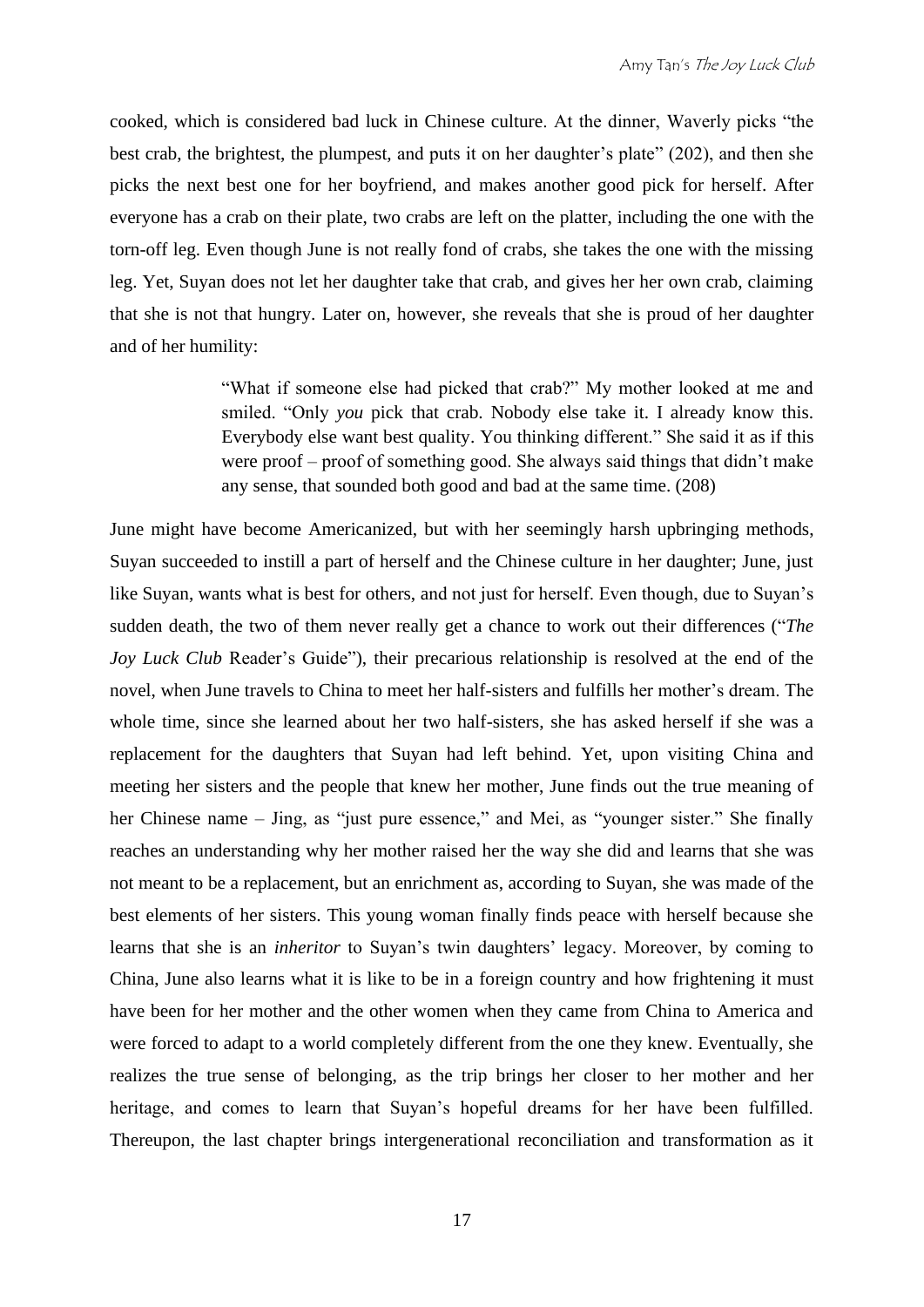brings harmony "between Suyan's two lives, between the two cultures, and between mother and the daughter" ("*The Joy Luck Club* Summary").

Finally, the reader finds out that June *is* the main protagonist of this novel because her trip to China also connects all the stories from all the women in the novel. June's narrative proves that despite all the miscommunication and misunderstanding, the deep love between the mothers and the daughters exists beyond all the boundaries, and that there is no cultural or language barrier that can overcome this kind of love. Like June, the other daughters eventually come to realize that storytelling is about learning, listening, and respect. Through storytelling and by sharing their experiences and fears, their mothers teach them to embrace themselves and every bit of their being and reunite both with their Chinese heritage and the American culture.

Like most immigrant texts, *The Joy Luck Club* contains numerous autobiographical references. June's story and the stories of other Chinese-American women characters were inspired by Amy Tan's own personal experiences, memories, and identity struggles, which makes the author's life an essential element in the novel's interpretation. Amy Tan was also a second-generation immigrant, born in Oakland, California to Chinese immigrant parents. Her father came to America to escape the Chinese Civil War, while her mother, whose life inspired Tan's novel *The Kitchen God's Wife*, was forced to leave her three children behind when she escaped from Shanghai before the Communist takeover of China in 1949. Tan's brother and father both died of brain tumors, after which the family moved to Switzerland, where Tan finished high school. Like June, Waverly, Lena, and Rose, Tan was also in constant conflict with her mother throughout her teenage and young adult years. A turning point occurred just about when Tan's writing carrier started to bloom; her mother got very sick. During that time, Tan promised herself that if her mother got better, she would take her to China to see the daughters she had left behind forty years before. Their trip to China was an eye-opener for Tan; it gave her a new perspective on her difficult relationship with her mother and inspired her to write *The Joy Luck Club* ("Amy Tan Biography").

Amy Tan's biography reveals a profound connection between immigrant writers' life experiences and their works and characters. As a child of immigrants, Tan is also an Other – she has experienced identity crises no matter how American she has felt. Her relationship with her mother was not easy as she was struggling to reconcile the two very different parts of her identity – the Chinese part and the American part. Yet, like June, Tan was not aware of that until her trip to China. It was only when she met her half-sisters and experienced China in real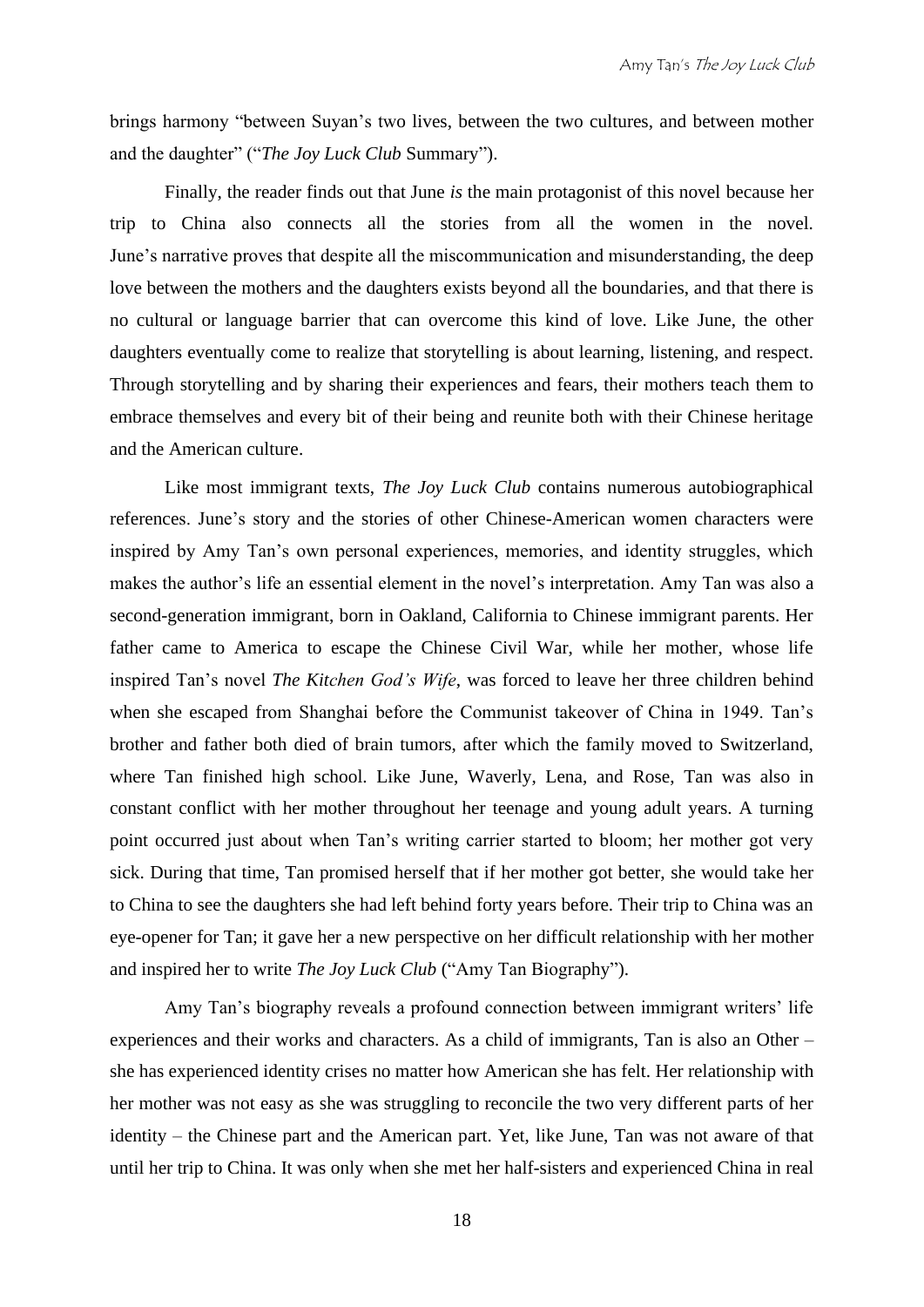life, on her own skin, that she really got to know her mother and learned about her own identity:

> I discovered how American I was. I also discovered how Chinese I was by the kind of family habits and routines that were so familiar. I discovered a sense of finally belonging to a period of history, which I never felt with American history. . . . So, I think going to China was a turning point. I couldn't have written *The Joy Luck Club* without having been there, without having felt that spiritual sense of geography. ("Author of *The Joy Luck Club* – Interview")

*The Joy Luck Club* is, therefore, not just a work of fiction but also, in Tan's words, the closest thing of describing her own life path ("Author of *The Joy Luck Club* – Interview") and personal growth that has taught her to find balance by embracing both sides of her immigrant identity as a privilege and cultural advantage.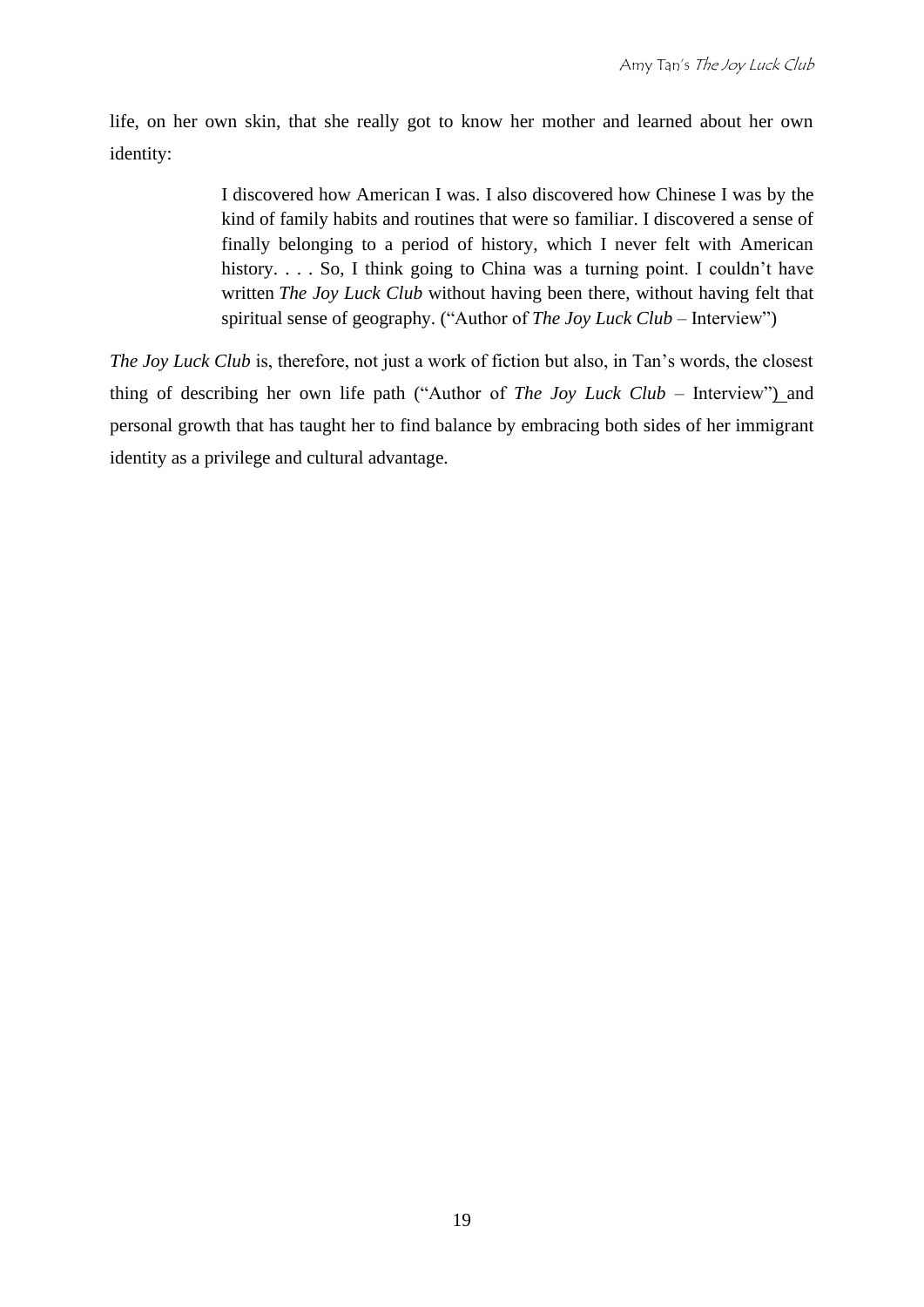#### **3. Minfong Ho's "The Winter Hibiscus"**

Minfong Ho is a Singaporean writer educated in schools in Bangkok and Taiwan. Ho started her literary career when she came to America, after she had been accepted to Cornell University, where she earned her Bachelor's and Master's Degree. She considers her body and personality split into three different (linguistic) entities and believes that English serves as an agglomerating force of her identity. Minfong Ho did not grow up listening or speaking the English language; she grew up surrounded by Chinese and Thai language for the most part, and English only came much later, in school. Therefore, she considers Chinese to be the language of her heart, as it carries "the deepest emotional resonance"; Thai is the language of her hands, as for her it is the functional language which connects her to the outside world, and English is the language of her head, as it has served as "a form of intellectual exercise" (Novakovich and Shapard 161). In a personal statement from *Stories in the Stepmother Tongue*, Ho provides an answer to the question "What happens when you have a different language for your heart, your hands and your head?" ("Mingfong Ho" 162). She believes that such a position creates both fragmented identities and a richness of identity. Even though she feels some sort of uneasiness when writing in English, she also feels that this stepmother tongue has been really good to her: ". . . it has allowed me to bring back what is gone, to relive what is lost, to make mosaic out of fragments. And to feel – head, hands and heart – whole again" ("Mingfong Ho" 162).

The main character in Ho's short story "The Winter Hibiscus" (2000) could be said to be the author's alter ego. This short story is about a sixteen-year-old Laotian girl, Saeng, who moved to the USA with her family four years before the beginning of the story. Her parents were grade school teachers back in Laos, but in America, her mother is a dishwasher and her father is a janitor. Both of her parents are paid more in the United States than they were back in Laos, and are very happy and pleased about the opportunities America has offered them. Saeng's father is not very much discussed in the story, but her mother plays an important role. Saeng needs to pass her driving test because it will help her parents with the transportation to work and back, and that will save them some money as well. The story highlights Saeng's homesickness and the difficulties she faces while adjusting to her new life in America.

As is the case with the other texts discussed in this paper, the *leitmotifs* of this short story are the issues of Otherness and the state of in-betweenness. Whereas Tan's novel depicts Otherness in many different ways, and from many different angles – through the themes of mother-daughter relationships, language barriers, marriage and relationships of the characters,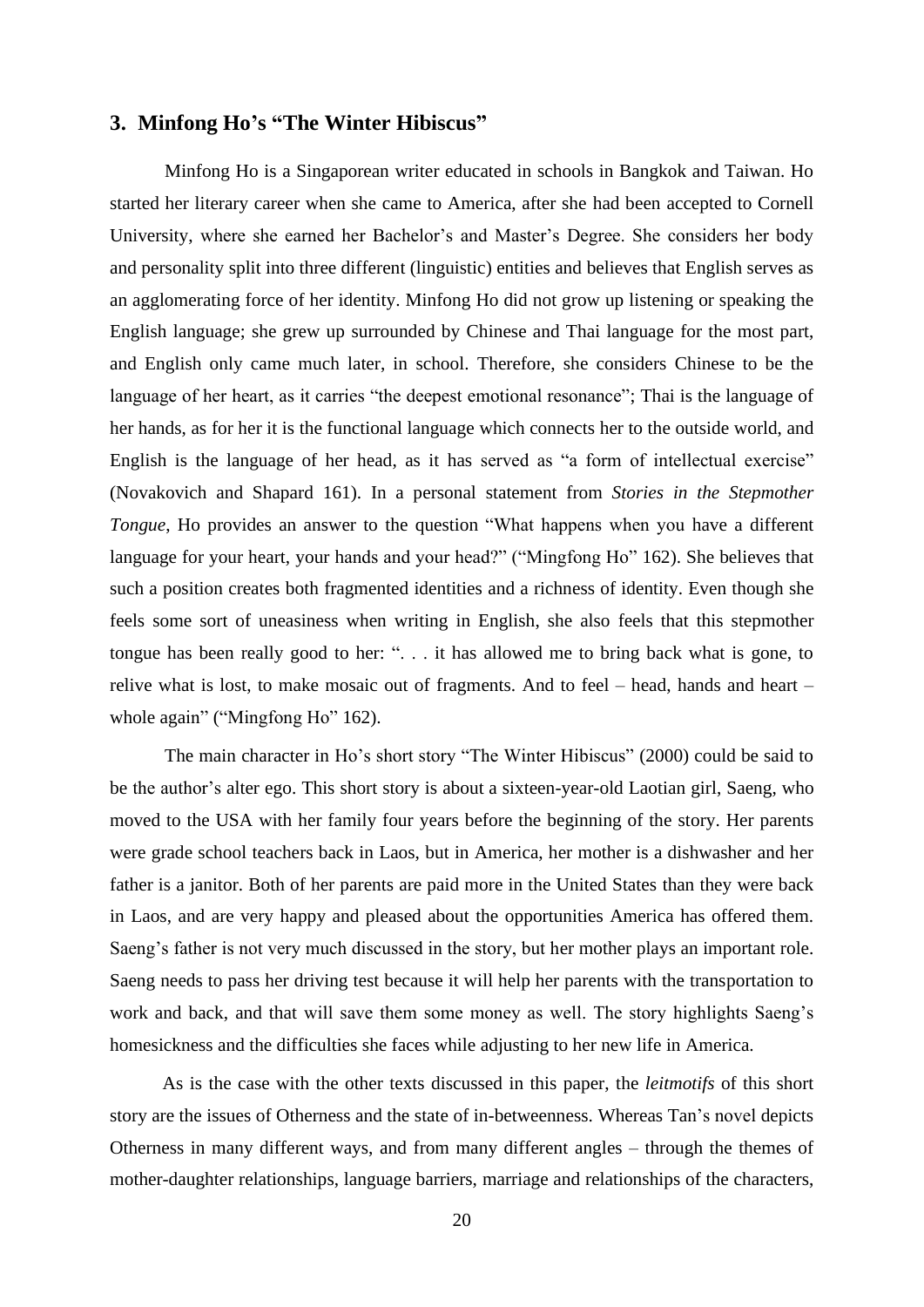Old World / New World relation, adaptation, and preservation, "The Winter Hibiscus" primarily focuses on the protagonist's alienation and inability to fit in her new surroundings, and the mother-daughter relationship is its marginal motif. It is true that Saeng's mother has an important role in this short story, but this happens only at the end. Throughout the story, Saeng and her mother have different views on their life in America; her mother is very optimistic and grateful about being in America, and she feels that America is very welcoming to them:

> "America has opened her door to us as guests," Saeng's mother had said. "We don't want to sit around waiting for its handouts like beggars." She and Mr. Panouvong had swallowed their pride and gotten jobs as a dishwaser and a janitor, and were taking English lessons at night under some state program that, to their amazement, actually paid them for studying! (165)

However, even though Saeng feels more comfortable speaking in English, she still feels as if she did not belong. Her nostalgia, alienation, and fears are not depicted through storytelling, like in Tan's novel, but rather through some other form of reminiscing. Like Proust in one of his greatest works *In Search of Lost Time* (or *Remembrance of Things Past*), Ho relies on stimuli and the characters' emotional reactions to these stimuli. Certain Chinese words hold a strange resonance with Saeng; she is immediately thrown back to her childhood when she hears such words as *luuke* (meaning child in Laotian). Just like the author of this story, for Saeng, Laotian is the language of her heart.

Immediately upon her arrival in the New World, Saeng and her family are positioned as Others. In addition to their inability to communicate in English, their social and economic circumstances contribute to their alienation. In the school, Saeng feels different not only because of her oriental features but also because her clothes, donated to her by her family's benefactor, Mrs. Lambert, are second-hand and old-fashioned. Her realization of not belonging and her disappointment intensify when she fails the driving test. Saeng feels as if she had disappointed her parents by failing "the one test which might have enabled her to help her parents get to work" (169). She even feels as if this test could have earned "her some status among her classmates" (169). In other words, her failure to pass the test serves as a reminder that she is "different." In addition, Saeng realizes that she is of no interest to David, Mrs. Lambert's son whom she has a crush on, who let her use his car for the test at his mother's request. When she returns his car after the driving test, she watches David drive away with his girlfriend, whom she describes as "someone blond and vivacious" who makes her feel wrong and "totally out of place" (170). As she watches David and the girl being "so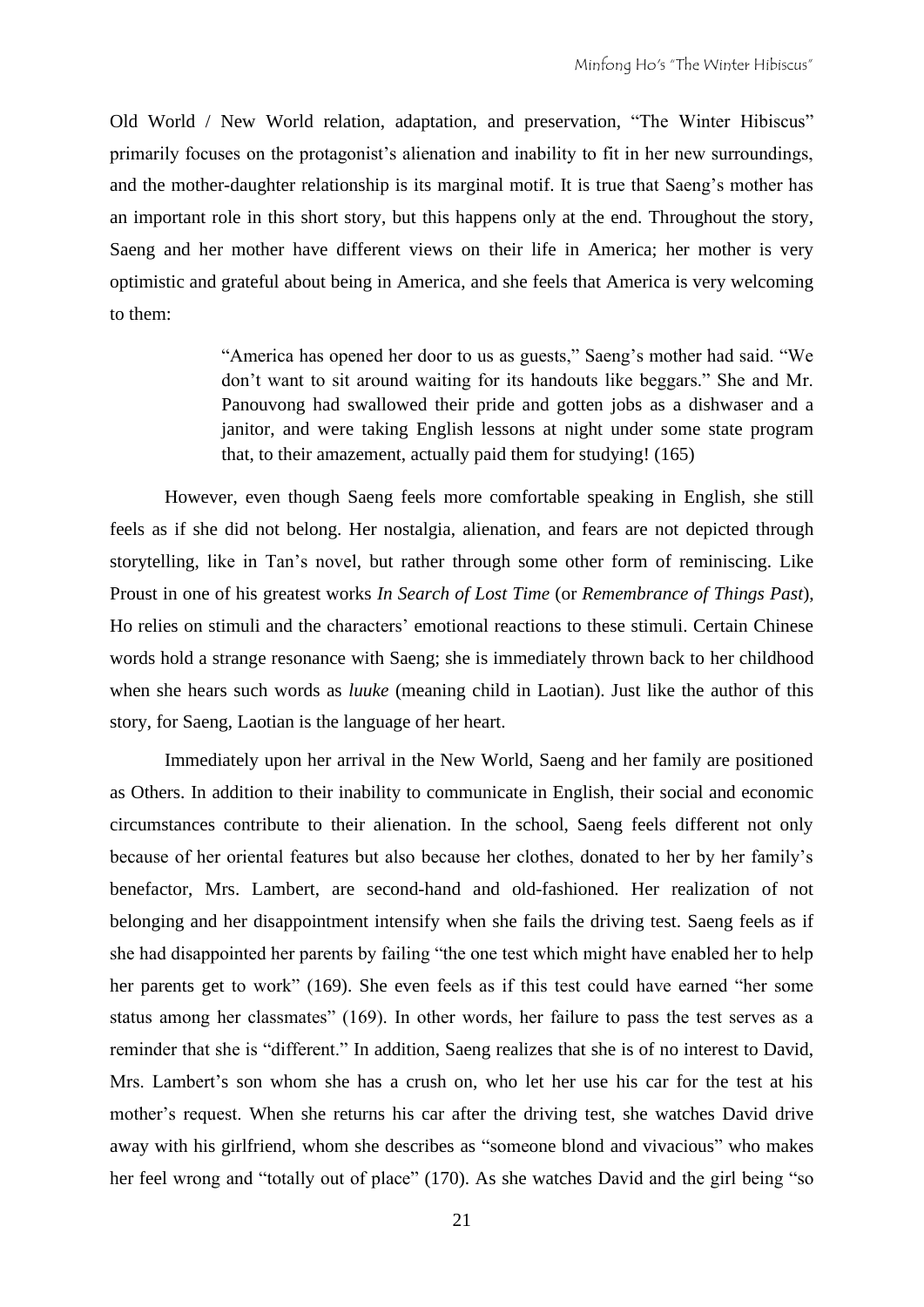carefree, so casual – so American" (170), Saeng compares them to Ken and Barbie dolls. Seeing them as the representation of everything American, she comes to the realization "that They Belonged, and she didn't" (170), which only adds up to her sense of failure and **Otherness** 

During her walk home, Saeng comes across a flower shop and decides to go inside the shop's hothouse where she has seen a "familiar bush" of tropical hibiscus (172). Like in Proust's work *In Search of Lost Time*, in which the narrator's emotions take him back to the past, the hibiscus plant transports Saeng to her childhood days in Laos filled with its familiar sweet rich scent:

> The familiar fragrance filled her lungs, and Saeng could almost feel the light strands of her grandmother's long grey hair, freshly washed. . . . And when the sun had dried it, Saeng would help the gnarled old fingers knot the hair into a bun, then slip a *dok Malik* bud into it. (175)

The hibiscus plant has a pivotal role in this story. It is a representation of Saeng herself. When she sees it in the florists's flowerpot, she feels that, like herself, it is out of place, far away from home where it just grows wild in different places, and decides to purchase it and bring it home. When Saeng comes home, her mother is appalled when she learns how much money Saeng has spent on that plant. Saeng breaks down and cries, telling her mother everything about the driving test. Her mother's reaction is supportive and she shows much understanding. She reassures and comforts Saeng by comparing her to the hibiscus plant that she has brought home:

> "I've seen this kind blooming along the lake. Its flowers aren't as pretty, but it is strong enough to make it through the cold winter months here, this winter hibiscus. That's what matters." . . . "Look how rootbound it is, poor thing," she said. "Let's plant it, right now." (177)

This is the moment when Saeng's mother takes an important role in Saeng's recuperation and adaptation to her new surroundings. She carefully plants the hibiscus in the ground, and in that way metaphorically both buries her daughter's self-deprecation and enables her to become rooted in her new surroundings. Saeng can now finally make peace with her situation and start appreciating the new beginning in the New World rather than despising it.

At the end of the story, we learn that in addition to her determination to fit in the New World, Saeng is also aware of the richness of her bicultural identity and strives to preserve the best parts of her Old World identity by choosing to prefer Chinese cuisine and bitter melons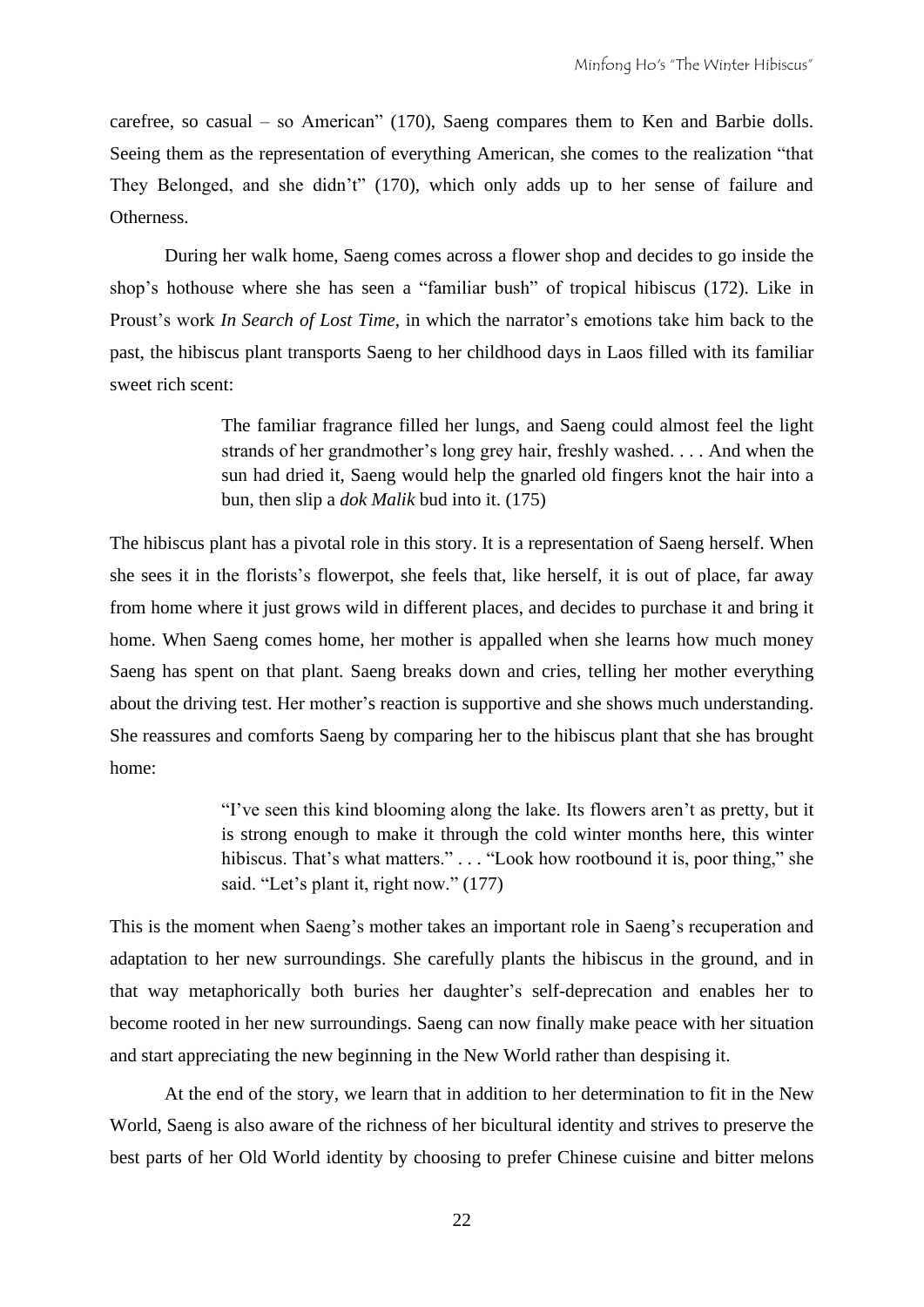over Big Macs. Thereupon, "The Winter Hibiscus" has a positive ending as, with her mother's help, Saeng finally makes peace with herself; she decides that, like the hibiscus plant, she will grow stronger and bloom in the spring, and then take that driving test again.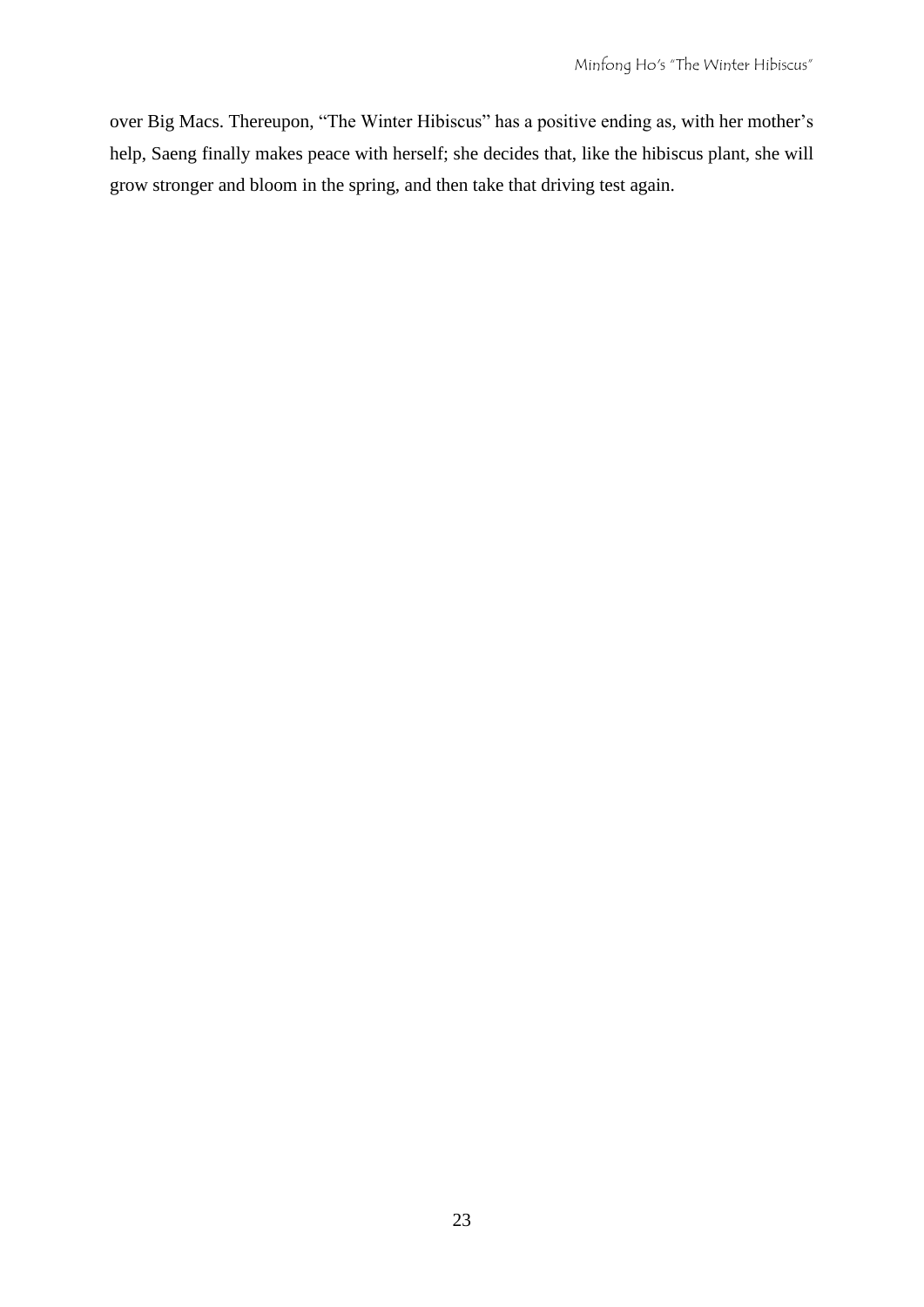#### **4. Bharati Mukherjee's "Happiness"**

Bharati Mukherjee was an American writer of Bengali origin born in 1940 in Calcutta. She authored numerous remarkable novels, such as *Tiger's Daughter* and *Jasmine*, as well as various essays and short story collections like *The Middleman and Other Stories* and *Darkness*. This renowned writer usually wrote about personal experiences and difficulties of women from India who migrated to America in the late twentieth century, describing their transformation in the new surroundings in order to survive. Having gone through those experiences herself, Mukherjee was able to convey the strength and courage needed to get through identity crises and the worst time in one's life by using her witty narrative style. The most common themes in her works were most notably strength, courage, and identity as well as gender issues ("The Writings of Bharati Mukherjee").

In her short story "Happiness," Mukherjee depicts a Bengali woman whose very traditional, dying father has arranged her marriage with a very successful man of Bengali origin named Arjun, who lives in New York. Right at the beginning, the reader finds out that neither of the future spouses is very thrilled about the arrangement: ". . . the dramatic moment came for the veiled bride to lift her head and look into the groom's eyes, we both managed  $\Gamma$ m – ready – for – whatever – adventure smiles" (39). Later on, the protagonist moves to America with Arjun; day by day, they are getting to know each other; she learns American customs, whereas Arjun is "updated" to Indian customs. Still, the protagonist realizes that somehow this does not feel right: "Give and take; take and give: that was the flow of our intimacy. Arjun liked to have money, and he liked me to spend it" (41). The protagonist knows for sure that that is not what marriage should be about. In their marriage, there is no intimacy or love whatsoever. She wishes that she had a chance to tell her late father that the marriage he had arranged for her did not last. It was a marriage that she did not understand, she did not belong in, which she and Arjun eventually become aware of. It takes her seven years to gain some self-esteem, reinvent her identity, and find some other goals in life. Finally, upon starting law school, the protagonist realizes that this failed arranged marriage "has alchemized into new strengths and excitements" (45).

Mukherjee's "Happiness" is slightly different from the previously discussed texts. This work is told in the first person and, unlike the other works, does not follow the motherdaughter relationship, but rather, though partially, the father-daughter relationship. Similarly to the *Joy Luck Club*'s narrative technique, the protagonist in Mukherjee's work shares her story with the reader; the reader finds out about her arranged marriage and her subsequent life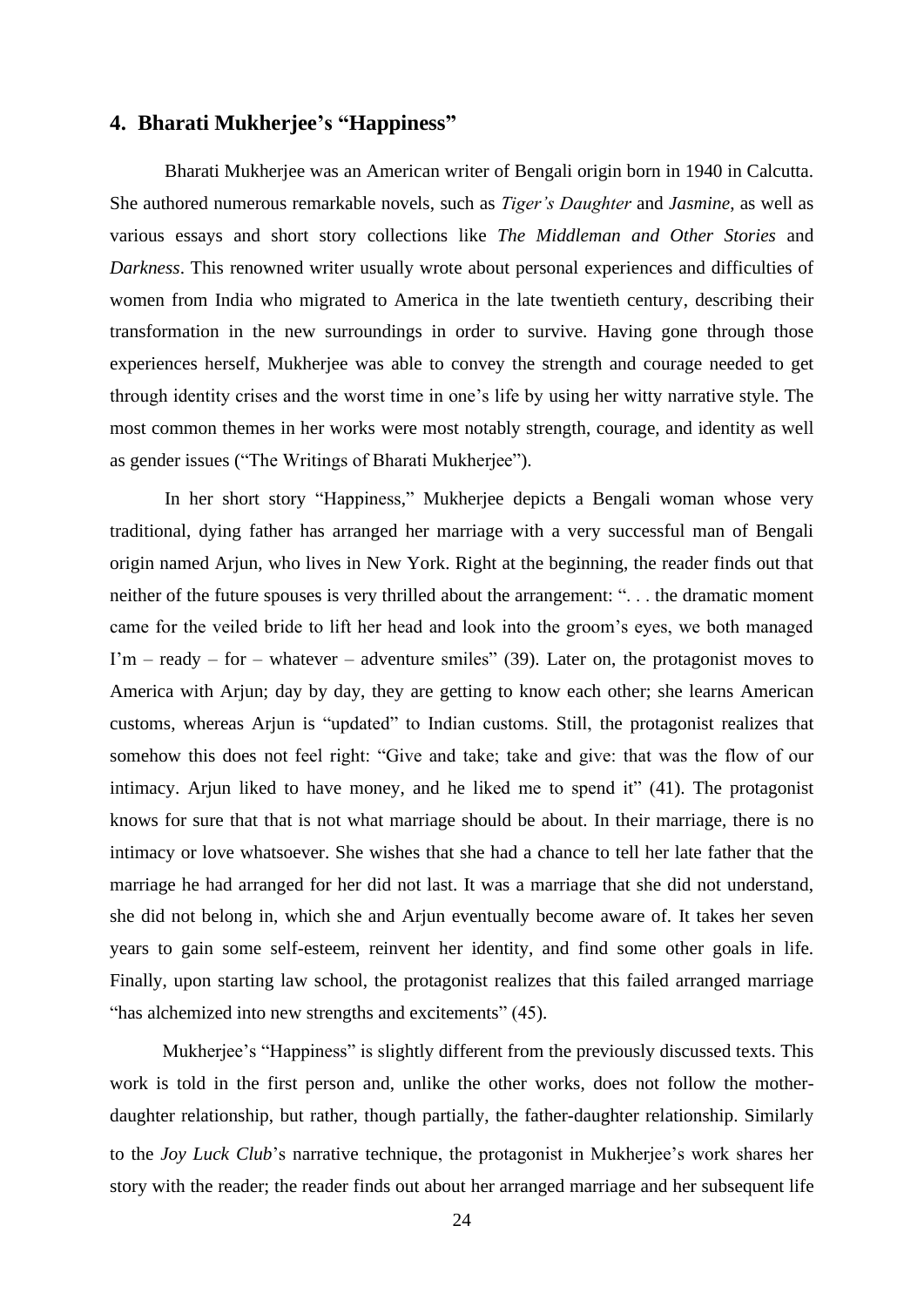in America. In this story, Mukherjee toys with the themes of Otherness and identity, as well as with gender issues, in particular the issue of the arranged marriage. The protagonist comes from a traditional Indian family, but has a strong relationship with her father. This firm bond with her father connects the her with Mukherjee herself since she also had such a relationship with her father and family in general. The first mention of this relationship occurs right at the beginning of the story as the protagonist reminisces her father's last words:

> The night before he passed away, he gave me his last advice and blessing. He said, "In the areas I can control, namely financial security and temperamental compatibility, I have hedged all bets. Happiness in marriage? That, even I can't guarantee." (38)

On his deathbed, her father gives her advice and makes sure that the arranged marriage she is about to enter will at least give her financial security. He even makes sure that his daughter's future husband is compatible with her temperament and personality by consulting astrology when choosing her spouse. That makes him a good father who means only the best for his daughter, has an open relationship with her, and is willing to do as much as he can to make sure that she will be fine. Such a good relationship between her and her father is also notable later in the story when she continues reminiscing his words while describing her marriage with Arjun and her life in America:

> "Class and conscience," my father said, "go together like a washerman and his donkey. Class is the washerman, but he has to follow the path that his stubborn donkey takes, isn't it?"

> My father's analogies were not for me to question . . . he'd composed a notebookful of morally uplifting couplets in Bengali, the point of all of which was, cultivate your conscience so that money and rank may not lead you astray. I have followed his advice . . . for lascivious reasons. (41)

The arranged marriage in this story might as well illustrate the question of gender equality, which connects with the protagonist's and Arjun's quest for identity. Since this kind of marriage is normal in India, even though she is aware that this is not what she truly wants, the protagonist agrees to it. In fact, it seems that both she and Arjun are deprived of any say in the matter, and are therefore positioned as Others, with no role in deciding their own future:

> I don't call it my wedding, or Arjun's and my wedding, because the bride and groom played the least assertive roles. . . . We fasted when we were told to, we bathed with turmeric paste in Ganges water . . . and when the dramatic moment came for the veiled bride to lift her head and look into the groom's eyes, we both managed I'm-ready-for-whatever-adventure smiles. (39)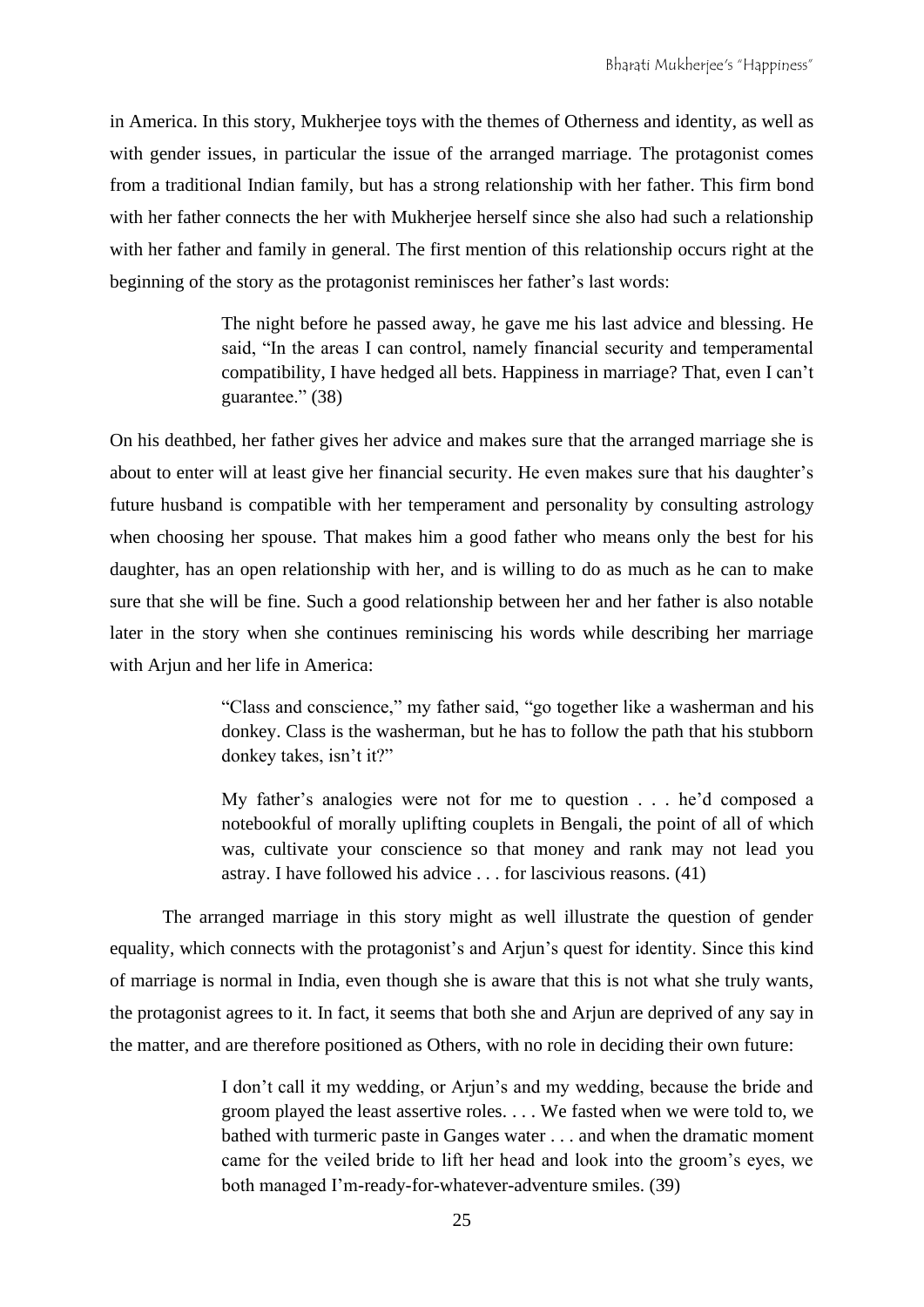These two people act as bystanders in their own wedding out of respect for their native culture, and, in the protagonist's case, her father's wish. Upon her arrival in the U.S., the protagonist tries to preserve the parts of her native culture that she likes, and denies the parts that she dislikes. She has the same attitude toward the adoptive culture, i.e. the American culture. She goes to social gatherings with Arjun and learns new words and expressions, such as "Creedmore, Prozac, shelter for abused women, defenestration" (40). Both she and Arjun fill each other in on each culture, which shows that this woman may have a fluid identity as she does not feel nostalgic about her native culture, but is rather willing to embrace the new culture and take from it as much as she can:

> At the dinner table, I learned to taste the differences between chardonnay and sauvignon blanc. . . . He cut back on pork and beef. I filled him in on Indian politics. . . . He reciprocated by dictating which senators and Congress representatives I was to trust and explaining the glories and ghastlinesses of the American two-party system. (40)

Even though Arjun is completely Americanized, he does not try to Americanize his wife, which is visible in that she just takes what is offered to her in the New World. Some things she sees for the first time in her life, such as the material things she did not have back in India. This woman willingly chooses to Americanize herself because she can; she has the possibility to live a better life, at least materially.

Yet, it could also be said that both she and Arjun are the Others in their own marriage. In order to preserve their culture, they both lose themselves. Even though Arjun's identity is completely in line with the dominant American identity, which is carefree, materialistic, *white*, and consumerist, he loses his freedom and becomes the Other the moment he agrees to the arranged marriage. On the other hand, the arranged marriage liberates his wife, but also alienates her from her own culture. Even though she, to some extent, dislikes her husband and is clearly aware that "the Indian concept of formalized relationships and institutionalized togetherness cannot work" in American context (see Ramesh Babu), she initially chooses to stay in a marriage without actual love and intimacy. She likes the part where she can have whatever she wants and not having to move a finger for it:

> Give and take; take and give: that was the flow of our intimacy. Arjun liked to have money, and he liked me to spend it. I did. I drove the BMW – bigger, shinier than in the photos I'd been shown – to the malls, and displayed what money could buy. . . . Money in my marriage to Arjun, was the consensual currency of intimacy. . . . We gave and took freely, greedily. We demonstrated large-hearted poor sense instead of self-interest. There should have been time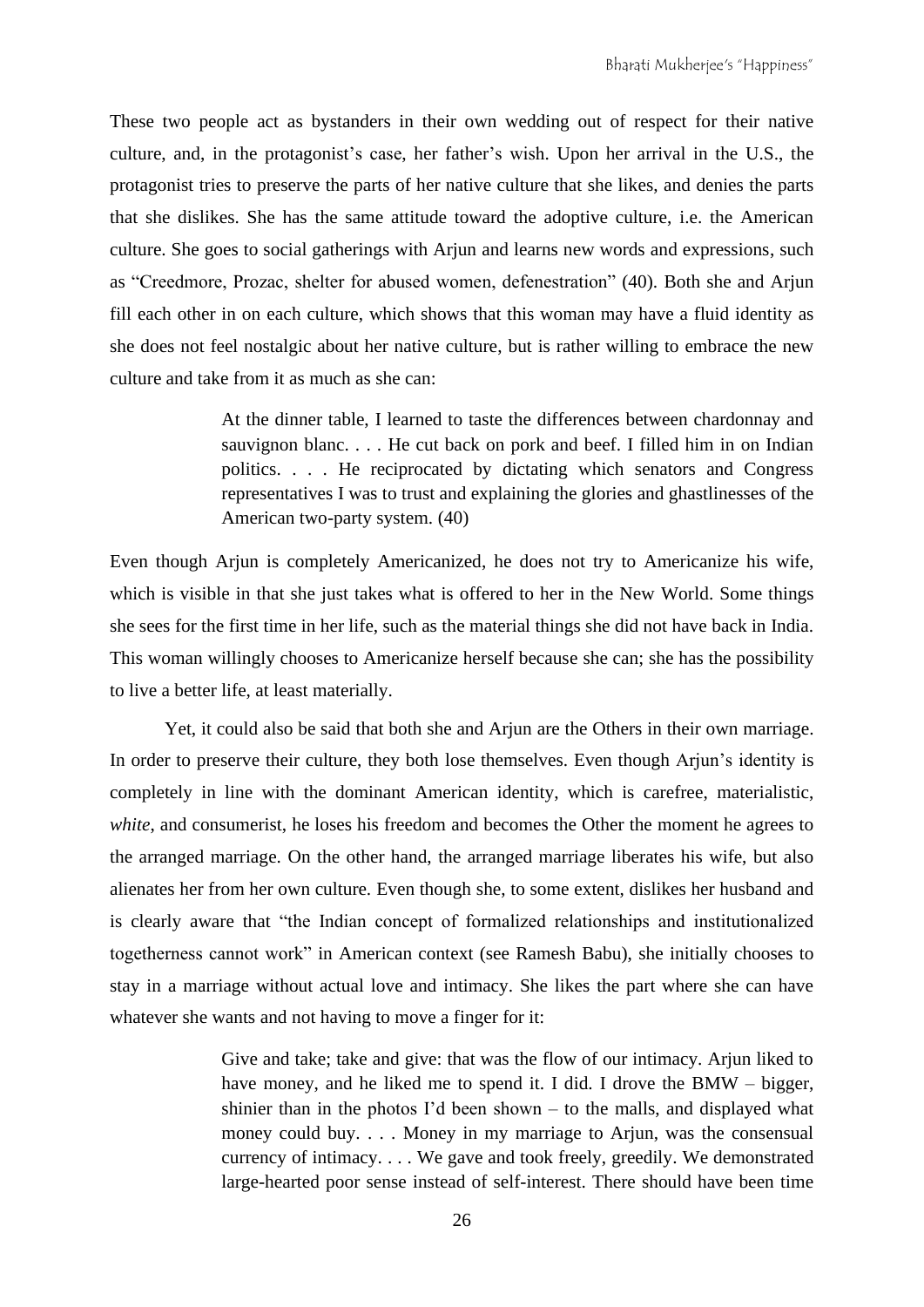for me to let my father know that before intimacy, happiness in marriage pales. (41)

Accordingly, the protagonist absorbs the new culture rather greedily, and her transformation happens fast.

The plot twist happens when Arjun comes home from work one night, which the protagonist refers to as "any other weeknight in their American life" (41-42). Arjun comes home happy, stating that the two of them should celebrate that night. He opens a bottle of champagne and the two of them start dancing. While dancing, she starts to trip, stumble and apologize, claiming that she cannot "feel the beat to his hummed tune" (44). Eventually, they both realize that they are not compatible either as dancing and or as marriage partners: "I think my problem is I'm not hearing what you're hearing, I'm not feeling what you're feeling" (45). Arjun suddenly lets go of her and, as she falls back to his chair, he continues dancing on his own. This is the moment when the protagonist realizes that she actually does not belong in that marriage, that she is not happy at all.

The next morning, she finds a note on an orange Post-it, stuck to the neck of the champagne bottle: "*There is another woman, but that's not the reason. Arranged marriages carry no risk. I know you'll react to my leaving, and to a gambler, certainty is boring. Ciao! Have a happy life*" (45). The note which Arjun leaves to his wife is a perfect example of his Americanization; he cherishes the freedom America offers and he wants to grab it. In America's materialistic world nothing is certain, and Arjun decides to enjoy this kind of life without patriarchic weights. Likewise, the dissolution of their marriage paves the way for the protagonist's liberation and her identity quest as well. Even though she claims that the changes in her life are almost invisible as she still has all the material things she used to have while married to Arjun, she only later realizes that what has changed the most is herself: "My father's failure to arrange a lasting marriage has alchemized into new strengths and excitements" (45). Like many of Mukherjee's characters, she successfully manages to reconcile the two cultures that clash inside her, forsaking a predictable life, throwing herself into a new, better one, and ending up richer and happier than she could ever have imagined.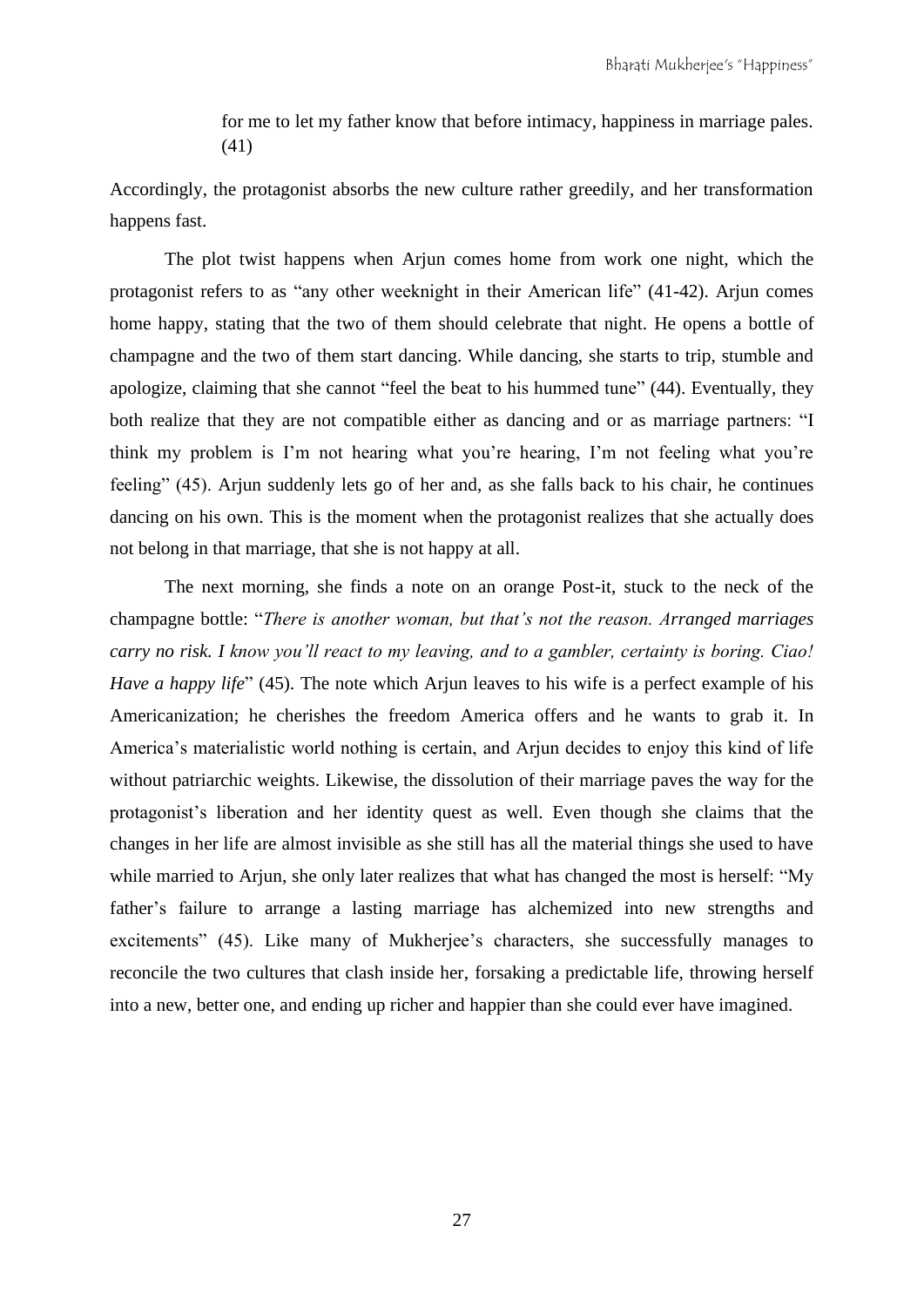#### **Conclusion**

All of the texts analyzed in this paper belong to the immigrant genre and therefore share many similarities. These works provide a glimpse into what it is like to be a foreigner in a foreign country and live far away from what one used to call home. Identity issues and states of in-betweenness and Otherness are the major themes tackled and explored through these works and their characters, whose stories are relatable since there is not a single person on this planet that has never felt alienated, forgotten, or ignored; every single one of us has experienced the feeling of being the Other. In addition, as they are all authored by immigrant women, these texts bring forth real-life experiences, and in that way, they are confessional narratives, both fictitious and autobiographical.

Of the three texts, Tan's novel is the most complex one, probably due to the fact that it is a novel, while the other two works are short stories. *The Joy Luck Club*'s plot and themes are unified through storytelling and reminiscence as it is also the case with Ho's "The Winter Hibiscus" and Mukherjee's "Happiness." Unlike Tan and Mukherjee, Ho does not use storytelling as a literary device, but instead relies on the technique of reminiscing which is quite similar to the one employed by Proust's in his greatest work *In Search of Lost Time* (or *Remembrance of Things Past*).

*The Joy Luck Club* revolves around the mother-daughter relationship, and thus explores the generational differences as well as the cultural differences between the mothers and the daughters, while in "The Winter Hibiscus*,*" the mother's role becomes prominent only at the end, when Saeng's mother helps her daughter find her place in the world. On the other hand, Mukherjee's short story is slightly different than Ho's and Tan's works as it delves into a father-daughter relationship, rather than a mother-daughter relationship.

In addition, both Tan's novel and Ho's short story examine the immigrant identityrelated problems by exposing the hardships faced while adapting to the New World, the cultural clash between the generations, as well as the difficulties in preserving one's native cultural heritage. The latter is particularly evident in Tan's novel, whose first-generation immigrant characters face considerable difficulties while adapting to the new culture, while their American-born children struggle to understand and uphold their native cultural tradition. On the contrary, both Tan's and Ho's characters eventually recreate their identities with their mothers' help. In Tan's novel, the mothers tell their stories to their daughters in order to help them, and in that way they also help themselves because storytelling acts as a "therapy" that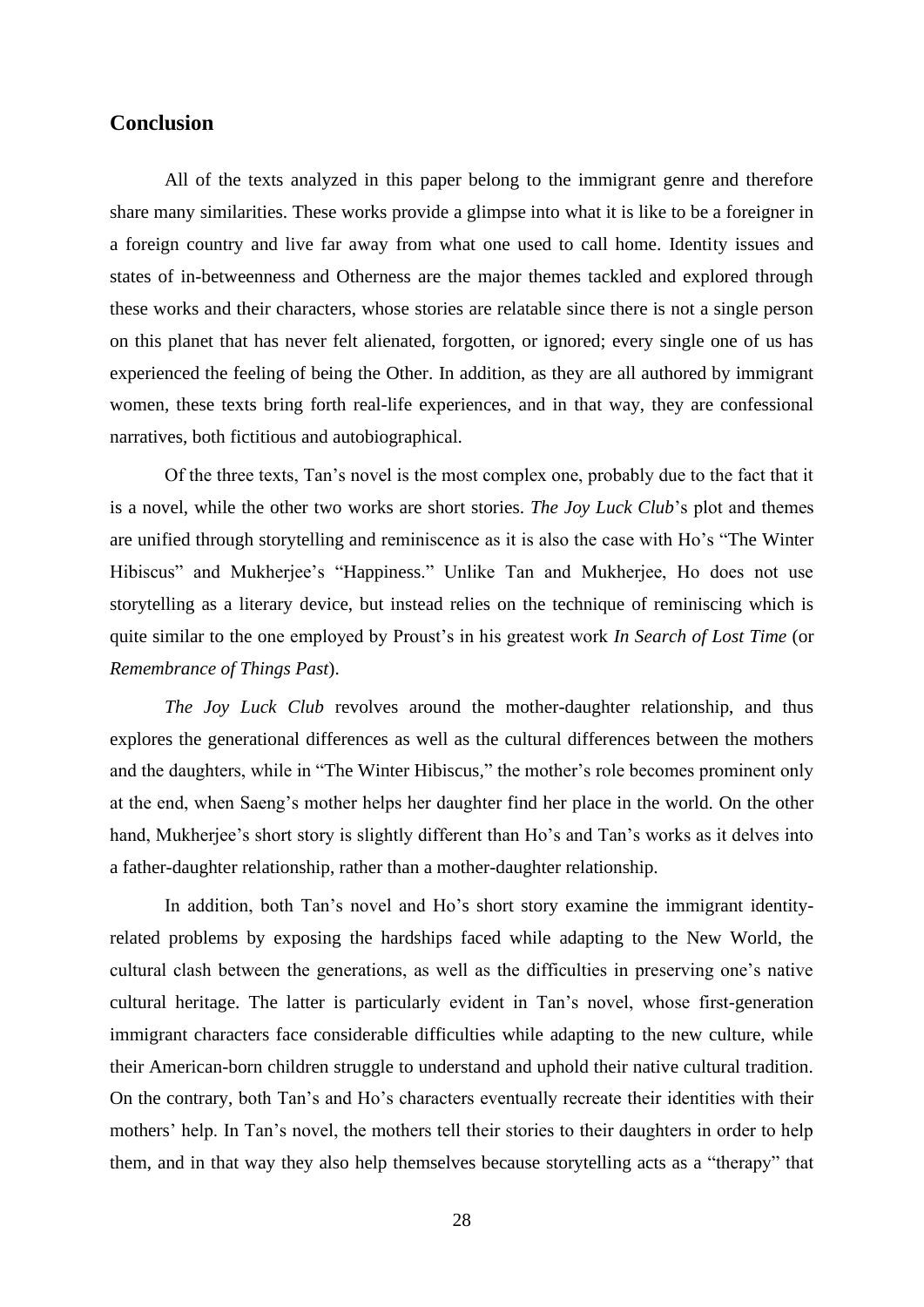lets them vocalize their pains and personal histories. In "The Winter Hibiscus," Saeng's mother helps Saeng by showing her love and understanding in a moment of identity crisis. For Mukherjee's protagonists, on the other hand, the immigration experience serves as a venue towards an identity quest. By leaving the protagonist, Arjun forces her to leave her predictable self behind and embrace a new, pluri-cultural self, which paves the way to her self-discovery and the ability to maintain the best of the two cultures within herself.

The protagonists of all of these texts are on an identity quest through which they learn a lot about themselves and their native and adoptive cultures. All of the characters are wedged between the Old World and the New World. Some of them, such as Mukherjee's protagonist, decide both to keep some parts of their old selves and absorb some parts of the new culture, whereas the other characters are in constant struggle with themselves and their surroundings, while trying to figure out which identity to choose, the native or the adoptive one. Eventually, they all come to realize who they are and find themselves in both cultures, proving that having multiple cultural identities does not have to be wrong or difficult, and that it actually makes a person richer in terms of experiences, language, perception, and even feelings. Just like Ho, they eventually learn to feel in one language and touch and express themselves in another one.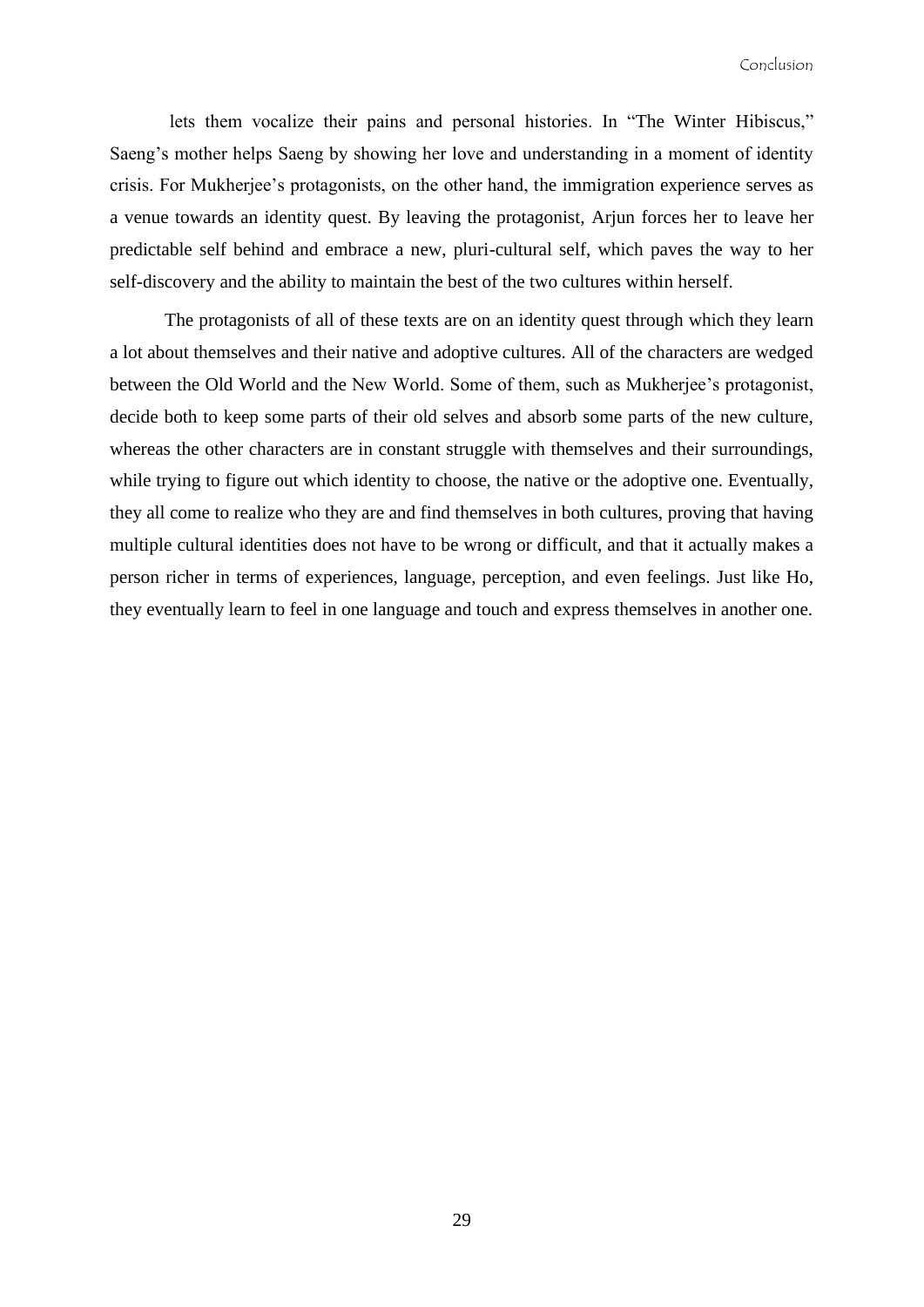#### Works Cited

- "About Talk Story: Celebrating Cultural Heritage and Reading." *Talk Story*, talkstorytogether.org/about. Accessed 31 July 2019.
- "American Immigrant Novel." *Wikipedia*, Accessed 29 July 2019.
- "Amy Tan Biography." *Academy of Achievement*, 15 July 2019, [www.achievement.org/achiever/amy-tan/#biography.](http://www.achievement.org/achiever/amy-tan/#biography) Accessed 15 July 2019.
- "Author of *The Joy Luck Club* Interview." *Academy of Achievement*, 28 June 1996, [https://www.achievement.org/achiever/amy-tan/#interview.](https://www.achievement.org/achiever/amy-tan/#interview) Accessed 15 Oct. 2019.
- Boelhower, William Q. "The Immigrant Novel as Genre." *MELUS*, vol. 8, no. 1, 1981, pp. 3- 13.
- "Definition of Otherness." *Merriam-Webster*, [www.merriam](http://www.merriam-webster.com/dictionary/otherness)[webster.com/dictionary/otherness.](http://www.merriam-webster.com/dictionary/otherness) Accessed 31 July 2019.
- Ho, Minfong. "The Winter Hibiscus." *Stories in the Stepmother Tongue Tongue*, edited by Josip Novakovich and Robert Shapard, White Pine Press, 2000, pp. 162-78.
- "Immigration, Language, and Mistranslation in *The Joy Luck Club*." *LitCharts*, [www.litcharts.com/lit/the-joy-luck-club/themes/immigration-language-and](www.litcharts.com/lit/the-joy-luck-club/themes/immigration-language-and-mistranslation)[mistranslation.](www.litcharts.com/lit/the-joy-luck-club/themes/immigration-language-and-mistranslation) Accessed 20 July 2019.
- "*The Joy Luck Club* Summary: Plot Overview." *SparkNotes*, [www.sparknotes.com/lit/joyluck/summary.](http://www.sparknotes.com/lit/joyluck/summary) Accessed 25 July 2019.
- "*The Joy Luck Club* Reader's Guide." *Penguin Random House*, [www.penguinrandomhouse.com/books/300526/the-joy-luck-club-by-amy](www.penguinrandomhouse.com/books/300526/the-joy-luck-club-by-amy-tan/9780143129493/readers-guide)[tan/9780143129493/readers-guide.](www.penguinrandomhouse.com/books/300526/the-joy-luck-club-by-amy-tan/9780143129493/readers-guide) Accessed 30 July 2019.
- Kelly, Lynda, *The Interrelationships between Adult Museum Visitors' Learning Identities and Their Museum Experiences*. 2007. University of Technology, Sydney, PhD dissertation, [musdigi.files.wordpress.com/2018/02/kelly-thesis-chapter-2-and-7.pdf.](https://musdigi.files.wordpress.com/2018/02/kelly-thesis-chapter-2-and-7.pdf) Accessed 2 Aug. 2019.
- Lyngdoh, Gayreen. *The Journey to the Self: A Study of the Women Characters in the Select Novels of Pearl S. Buck and Amy Tan*. 2006. North-Eastern Hill University, PhD dissertation, [hdl.handle.net/10603/194767.](http://hdl.handle.net/10603/194767) Accessed 2 Aug. 2019.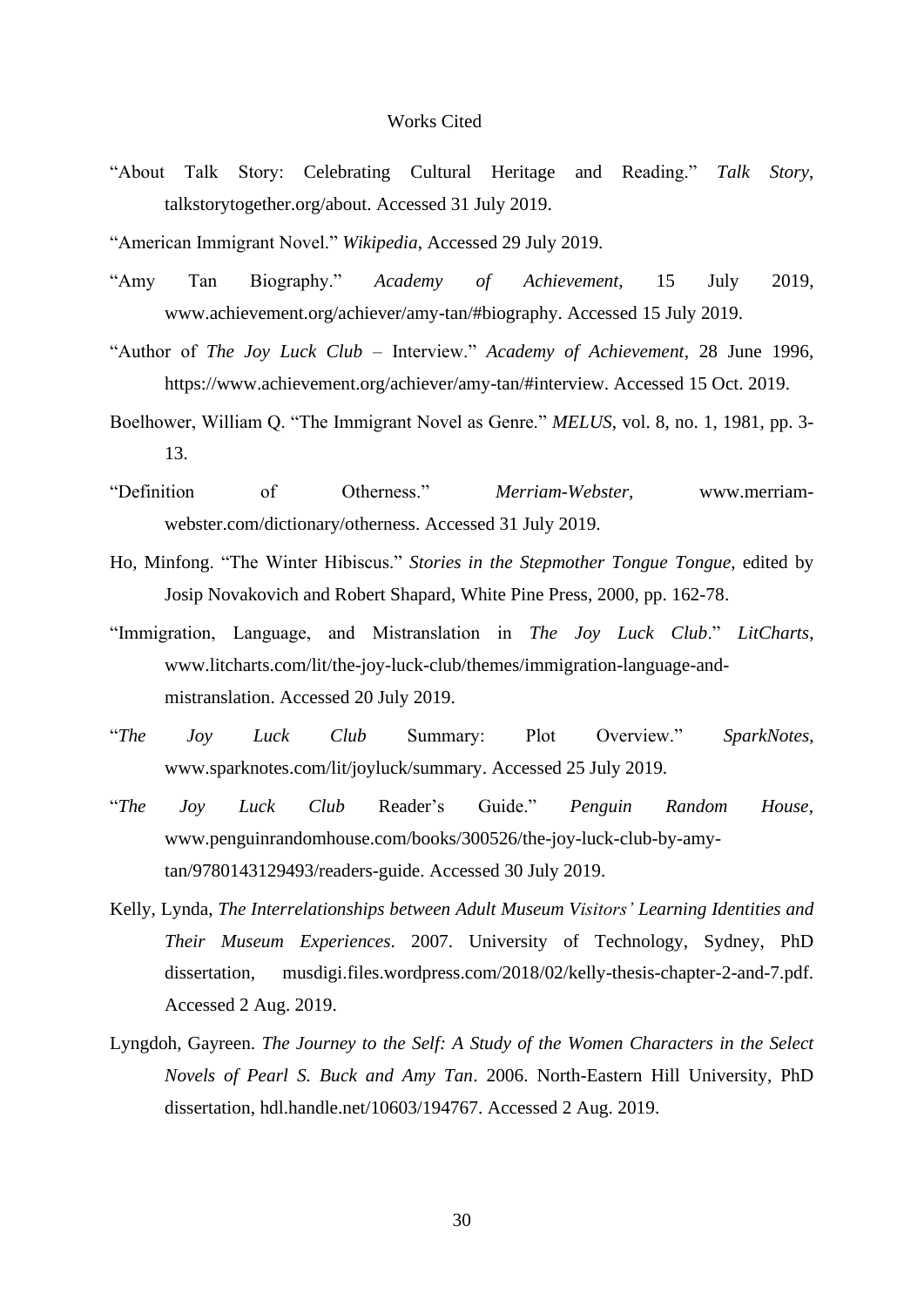- Meng, Lijun. "*The Joy Luck Club* and Chinese Culture." *Lijun [Meng's Blog](http://menglijunemily.blogspot.com/)*, 27 Oct. 2015, [menglijunemily.blogspot.com/2015/10/the-joy-luck-club-and-chinese-culture.html.](http://menglijunemily.blogspot.com/2015/10/the-joy-luck-club-and-chinese-culture.html) Accessed 3 Aug. 2019.
- "Mingfong Ho." *Stories in the Stepmother Tongue Tongue*, edited by Josip Novakovich and Robert Shapard, White Pine Press, 2000, pp. 161-62.
- Moschin, Sara. *What I Did for Love: An Analysis of the Work of Josip Novaković with Reference to a Selection of Short Stories in English by Non Native Writers*. 2015/2016. Ca' Foscari University of Venice, Master's thesis, [https://pdfs.semanticscholar.org/aedc/98b4f7a36f31625f5cff0f6509879e85f1c1.pdf.](https://pdfs.semanticscholar.org/aedc/98b4f7a36f31625f5cff0f6509879e85f1c1.pdf) Accessed 15 Oct. 2019.
- Mukherjee, Bharati. "Happiness." *Stories in the Stepmother Tongue*, edited by Josip Novakovich and Robert Shapard, White Pine Press, 2000, pp. 38-46.
- Novakovich, Josip, and Robert Shapard. *Stories in the Stepmother Tongue,* White Pine Press, 2000.
- Novakovich, Josip. "This Is No Language." *Ploughshares*, vol. 20, no. 2-3, 1994, pp. 140-47. *Literature Resource Center*, go.gale.com/ps/anonymous?id=GALE%7CA15759506&sid=googleScholar&v=2.1&it =r&linkaccess=abs&issn=00484474&p=LitRC&sw=w. Accessed 20 Aug. 2019.
- Proust, Marcel. *U traganju za izgubljenim vremenom 1-13.* Preveo Tin Ujević, Zora Grafički zavod Hrvatske, 1977.
- Ramesh Babu, Tera. "Alienation, Self-assertion and Immigrant Sensibility in Bharati Mukherjee's *Wife* and *Jasmine*." *International Journal of English and Literature*, vol. 3, no. 2, 2013, pp. 23-26, www.academia.edu/35692685/ALIENATION\_SELF\_ASSERTION\_AND\_IMMIGR ANT\_SENSIBILITY\_IN\_BHARATI\_MUKHERJEES\_WIFE\_AND\_JASMINE?auto =download. Accessed 23 Aug. 2019.

Tan, Amy. *The Joy Luck Club*, 1989. Penguin Books, 2006.

Tanritanir, Bülent Cercis, and Gamze Görürüm, "Struggle for an Identity in Amy Tan's *The Joy Luck Club*." *The Journal of International Social Research*, vol. 10, no. 48, 2017, [sosyalarastirmalar.com/cilt10/sayi48\\_pdf/1dil\\_edebiyat/tanritanir\\_bulent.pdf.](http://sosyalarastirmalar.com/cilt10/sayi48_pdf/1dil_edebiyat/tanritanir_bulent.pdf) Accessed 2 Aug. 2019.